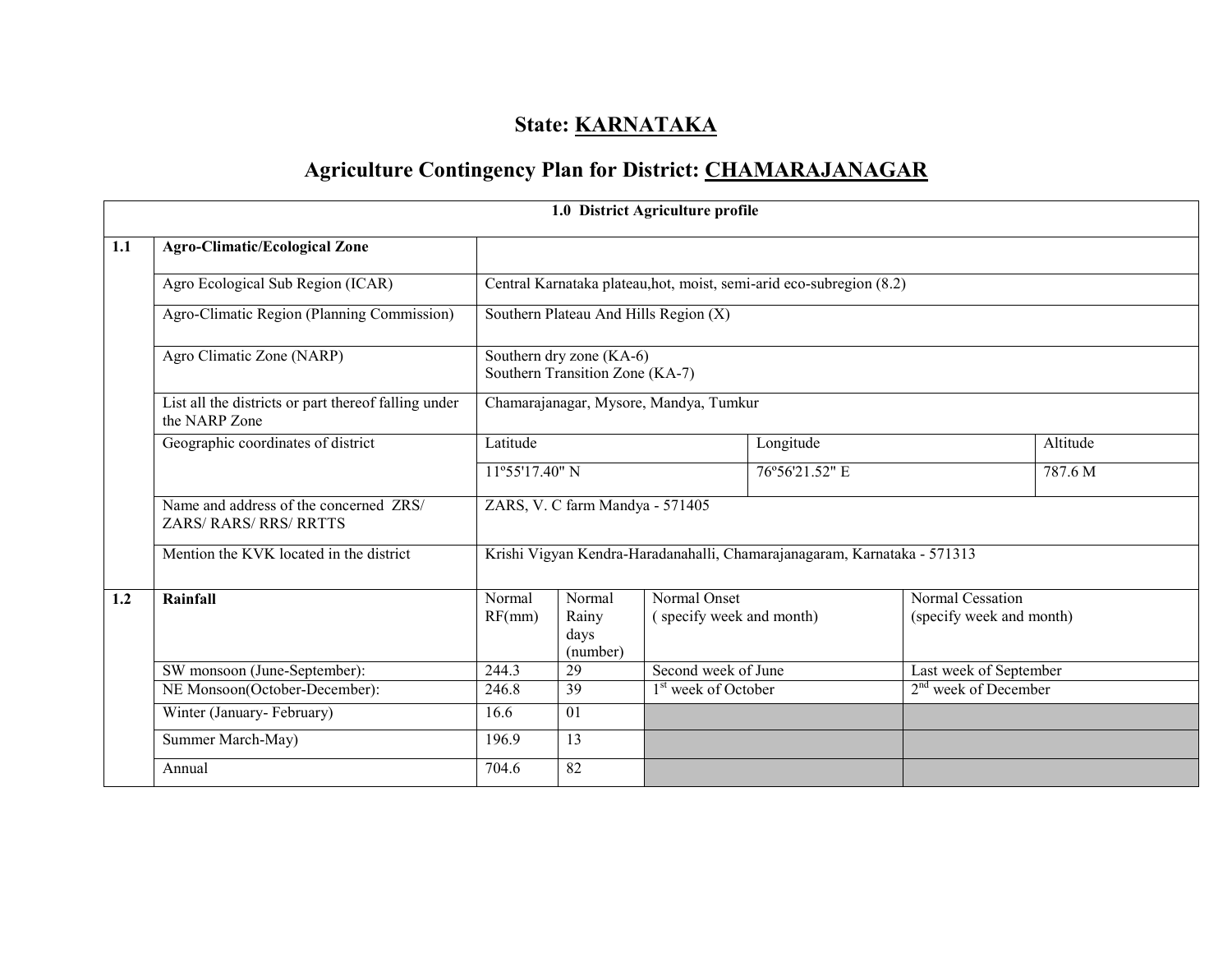| 1.3 | Land use<br>pattern of the<br>district (latest<br>statistics) | Geograph<br>ical<br>area | Cultivable<br>area | Forest<br>area | Land under<br>non-<br>agricultural use | Permanent<br>pastures | Cultivable<br>wasteland | Land under<br>Misc. tree<br>crops and<br>groves | Barren and<br>uncultivable<br>land | Current<br>fallows | Other<br>fallows |
|-----|---------------------------------------------------------------|--------------------------|--------------------|----------------|----------------------------------------|-----------------------|-------------------------|-------------------------------------------------|------------------------------------|--------------------|------------------|
|     | Area (ha)                                                     | 569.9                    | 191.8              | 275.6          | 46.0                                   | 22.7                  | 7.6                     | 4.8                                             | 21.4                               | 77<br>$\sqrt{2}$   | 13.5             |

| 1.4 | Major Soils (common names like shallow red | Area (ha)  | Percent (%) of total |
|-----|--------------------------------------------|------------|----------------------|
|     | soils etc)                                 |            |                      |
|     | Medium black soils                         | 91.2       | 16.0                 |
|     | Red loamy soils                            | 81.3       | 14.2                 |
|     | Red sandy loam soils                       | 27.5       | 4.8                  |
|     | Others (specify):                          |            |                      |
| 1.5 | <b>Agricultural land use</b>               | Area ('ha) | Cropping intensity % |
|     | Net sown area                              | 191.8      | 120                  |
|     | Area sown more than once                   | 38.7       |                      |
|     | Gross cropped area                         | 230.5      |                      |

| 1.6 | Irrigation                   | Area ('000 ha)           |                |                                    |
|-----|------------------------------|--------------------------|----------------|------------------------------------|
|     | Net irrigated area           | 67.6                     |                |                                    |
|     | Gross irrigated area         | 142.9                    |                |                                    |
|     | Rainfed area                 | 124.2                    |                |                                    |
|     | <b>Sources of Irrigation</b> | Number                   | Area ('000 ha) | Percentage of total irrigated area |
|     | Canals                       |                          | 12.9           | 19.1                               |
|     | Tanks                        | 9112                     | 9.1            | 13.5                               |
|     | Open wells                   | 6562                     | 6.6            | 9.8                                |
|     | Bore wells                   | 38500                    | 38.5           | 57.0                               |
|     | Lift irrigation              | 500                      | 0.5            | 0.7                                |
|     | Micro-irrigation             | $\overline{\phantom{m}}$ |                | 0.0                                |
|     | Other sources                | 16                       |                |                                    |
|     | Total Irrigated Area         |                          | 67.6           |                                    |
|     | Pump sets                    |                          |                |                                    |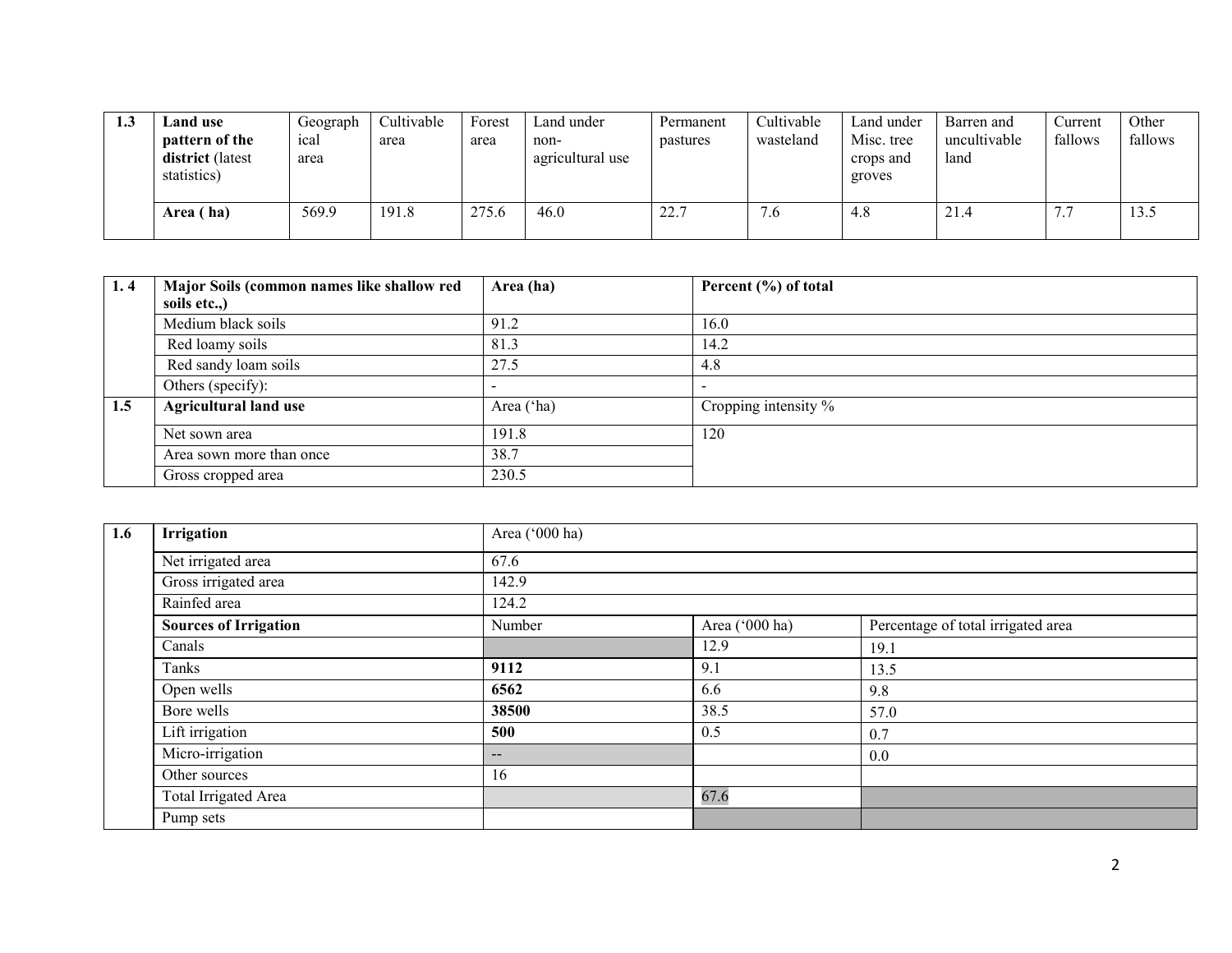| No. of Tractors                                                                                            | 405                   |             |  |  |  |  |
|------------------------------------------------------------------------------------------------------------|-----------------------|-------------|--|--|--|--|
| Groundwater availability and use* (Data<br>source: State/Central Ground water<br><b>Department /Board)</b> | No. of blocks/Tehsils | $(\%)$ area |  |  |  |  |
| Over exploited                                                                                             |                       | 21.7        |  |  |  |  |
| Critical                                                                                                   |                       |             |  |  |  |  |
| Semi-critical                                                                                              |                       | 23.50       |  |  |  |  |
| Safe                                                                                                       |                       | 54.75       |  |  |  |  |
| Wastewater availability and use                                                                            |                       |             |  |  |  |  |
| Ground water quality                                                                                       |                       |             |  |  |  |  |
| *over-exploited: groundwater utilization > 100%; critical: 90-100%; semi-critical: 70-90%; safe: <70%      |                       |             |  |  |  |  |

\*Statistical data collected from District statistical Office,Chamarajanagar(2008-09)

## 1.7 Area under major field crops & horticulture etc. (2008-09)

| 1.7 |                | <b>Major Field Crops cultivated</b> |                          | Area (000'ha)            |                          |                          |                  |                          |                  |         |  |
|-----|----------------|-------------------------------------|--------------------------|--------------------------|--------------------------|--------------------------|------------------|--------------------------|------------------|---------|--|
|     |                |                                     |                          | <b>Kharif</b>            |                          | Rabi                     |                  | Summer                   | <b>Total</b>     |         |  |
|     |                |                                     | <b>Irrigated</b>         | Rainfed                  | <b>Irrigated</b>         | Rainfed                  | <b>Irrigated</b> | Rainfed                  | <b>Irrigated</b> | Rainfed |  |
|     |                | Maize                               | 4.3                      | 39.3                     | 0.9                      | $\boldsymbol{0}$         | 2.6              | $\overline{\phantom{a}}$ | 7.9              | 55.0    |  |
|     | $\overline{2}$ | Pulses                              | $\,$                     | 23.2                     |                          | 18.1                     | 0.2              | $\overline{\phantom{0}}$ | 0.2              | 41.7    |  |
|     | $\sim$         | Paddy                               | 15.7                     | $\,$                     | 0.1                      | $\overline{\phantom{a}}$ | 2.4              | $\overline{\phantom{a}}$ | 18.0             | 36.2    |  |
|     | 4              | Jowar                               | 17.9                     | $\overline{\phantom{a}}$ |                          | $\overline{\phantom{a}}$ |                  | $\overline{\phantom{a}}$ |                  | 17.9    |  |
|     |                | Ragi                                | $\,$                     | 19.5                     | $\overline{\phantom{0}}$ | 0.1                      | 0.5              | $\overline{a}$           | $\theta$         | 20.0    |  |
|     | <sub>b</sub>   | Groundnut                           | $\overline{\phantom{a}}$ | 19.9                     | $\overline{\phantom{a}}$ | $\overline{\phantom{a}}$ | 0.2              | $\overline{\phantom{a}}$ | 0.2              | 19.9    |  |
|     | -              | Sugarcane                           | 4.5                      | $\overline{\phantom{0}}$ | 1.8                      | $\overline{\phantom{a}}$ | 3.4              | $\overline{a}$           | 9.6              | 19.3    |  |
|     | 8              | Sunflower                           | 0.8                      | 15.3                     | 0.1                      | $\overline{\phantom{a}}$ | 0.1              | $\overline{\phantom{a}}$ | 1.0              | 17.3    |  |
|     | 9              | Cotton                              | 0.5                      | $\overline{\phantom{a}}$ | $\overline{\phantom{a}}$ | $\overline{\phantom{0}}$ | 0.07             | $\overline{\phantom{a}}$ | 0.5              | 1.1     |  |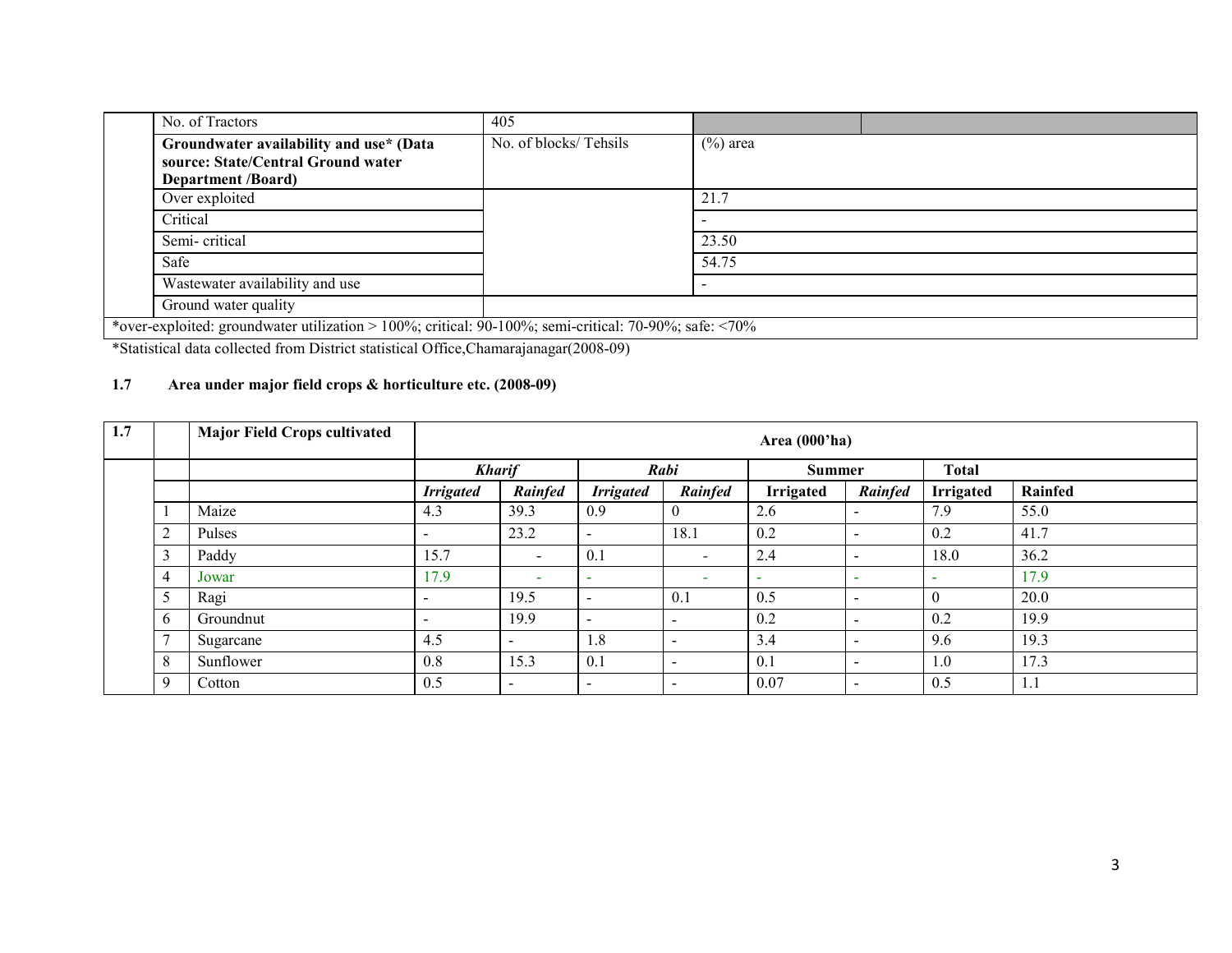|                | <b>Horticulture crops - Fruits</b>         | Total area('000ha) |  |  |  |  |  |  |
|----------------|--------------------------------------------|--------------------|--|--|--|--|--|--|
|                | Banana                                     | 8.5                |  |  |  |  |  |  |
| 2              | Mango                                      | 0.6                |  |  |  |  |  |  |
| 3              | Sapota                                     | 0.4                |  |  |  |  |  |  |
| 4.             | Papaya                                     | 0.3                |  |  |  |  |  |  |
|                | Horticultural crops -<br><b>Vegetables</b> | <b>Total area</b>  |  |  |  |  |  |  |
|                | Onion                                      | 4.3                |  |  |  |  |  |  |
| $\overline{c}$ | Tomato                                     | 0.7                |  |  |  |  |  |  |
| 3              | Green chilly                               | 1.0                |  |  |  |  |  |  |
| $\overline{4}$ | <b>Brinjal</b>                             | 0.4                |  |  |  |  |  |  |

|               | <b>Plantation crops</b> | $\,$       |
|---------------|-------------------------|------------|
|               | Coconut                 | 8.3        |
| $\gamma$<br>∠ | Arecanut                | 1.6        |
| 3             | Oil Palm                | 0.4        |
|               | <b>Spices</b>           |            |
|               | Tumeric                 | 8.5        |
|               | <b>Flower</b>           | Total area |
|               | Marigold                | 2.1        |
|               | Total fodder crop area  | $\sim$     |
|               | <b>Grazing land</b>     | $\sim$     |
|               | Sericulture etc         | 8.6        |
|               |                         |            |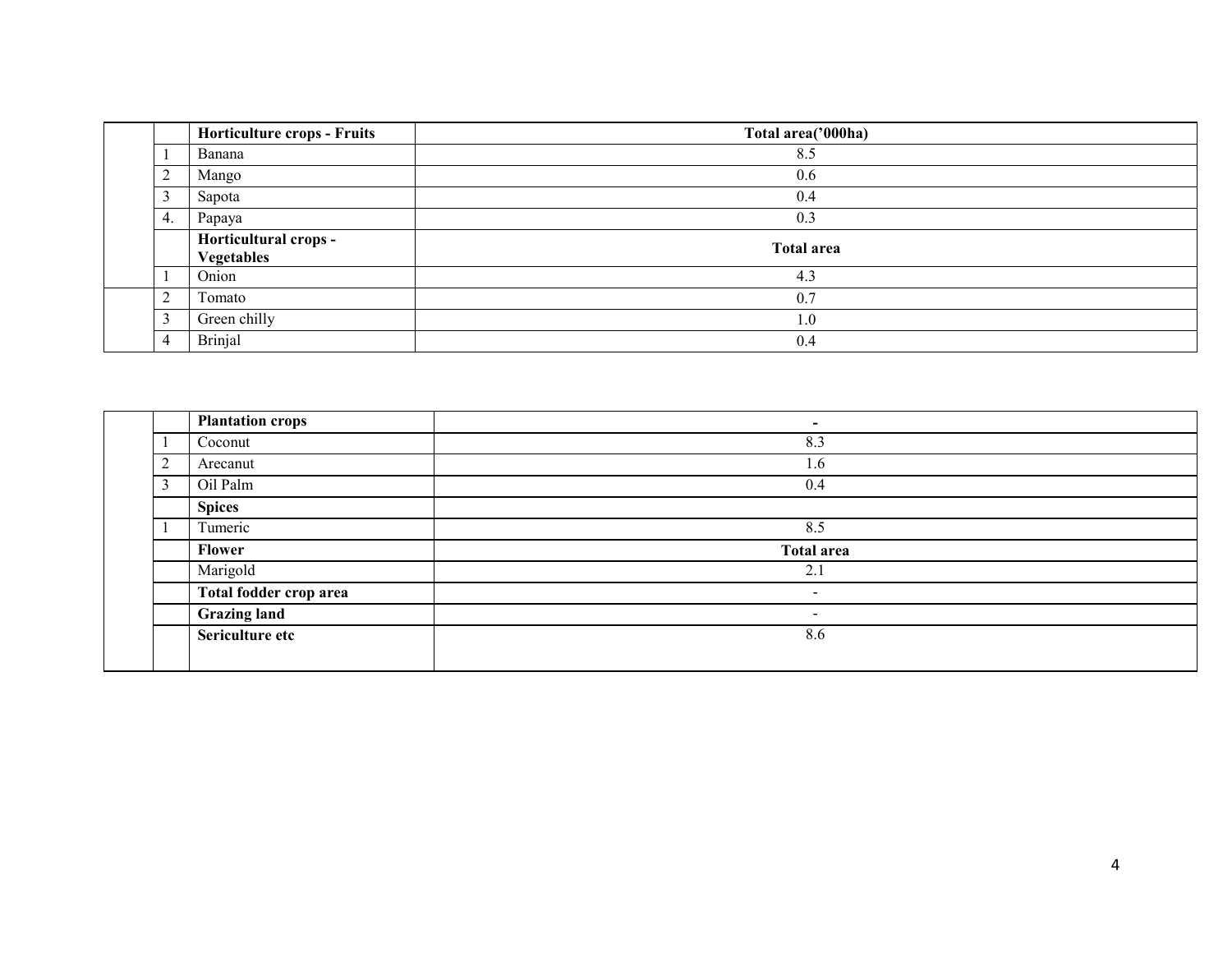| 1.8  | Livestock                                         |                        | Male                     |                          | Female                                   |                                                        | <b>Total</b>                                   |  |
|------|---------------------------------------------------|------------------------|--------------------------|--------------------------|------------------------------------------|--------------------------------------------------------|------------------------------------------------|--|
|      | Non descriptive Cattle (local low<br>yielding)    |                        | 84596                    |                          | 100175                                   |                                                        | 184771                                         |  |
|      | Crossbred cattle                                  |                        | 24331                    |                          | 60185                                    |                                                        | 84516                                          |  |
|      | Non descriptive Buffaloes (local low<br>yielding) |                        | 9640                     |                          | 28112                                    |                                                        | 37752                                          |  |
|      | <b>Graded Buffaloes</b>                           |                        | $\blacksquare$           |                          | $\blacksquare$                           |                                                        |                                                |  |
|      | Goat                                              |                        | 21000                    |                          | 85342                                    |                                                        | 106342                                         |  |
|      | Sheep                                             |                        | 20650                    |                          | 96845                                    |                                                        | 117495                                         |  |
|      | Others (Pig, etc.)                                |                        | 45                       |                          | 975                                      |                                                        | 1020 (pig)                                     |  |
|      | Commercial dairy farms (Number)                   |                        |                          |                          |                                          |                                                        |                                                |  |
| 1.9  | <b>Poultry</b>                                    |                        | No. of farms             |                          |                                          | Total No. of birds ('000)                              |                                                |  |
|      | Commercial                                        | 19                     |                          |                          | 2,27,753                                 |                                                        |                                                |  |
|      | Backyard                                          |                        |                          |                          |                                          |                                                        |                                                |  |
| 1.10 | Fisheries (Data source: Chief Planning Officer)   |                        |                          |                          |                                          |                                                        |                                                |  |
|      | A. Capture                                        |                        |                          |                          |                                          |                                                        |                                                |  |
|      | i) Marine (Data Source: Fisheries<br>Department)  | No. of fishermen       | <b>Boats</b>             |                          |                                          | <b>Nets</b>                                            | <b>Storage facilities (Ice</b><br>plants etc.) |  |
|      |                                                   |                        | Mechanized               | Non-<br>mechanized       | Mechanized<br>(Trawl nets,<br>Gill nets) | Non-mechanized<br>(Shore Seines,<br>Stake & trap nets) |                                                |  |
|      |                                                   | $\blacksquare$         | $\overline{\phantom{a}}$ | $\overline{\phantom{a}}$ | $\blacksquare$                           | $\blacksquare$                                         |                                                |  |
|      | ii) Inland (Data Source: Fisheries                | No. Farmer owned ponds |                          |                          | <b>No. of Reservoirs</b>                 | No. of village tanks                                   |                                                |  |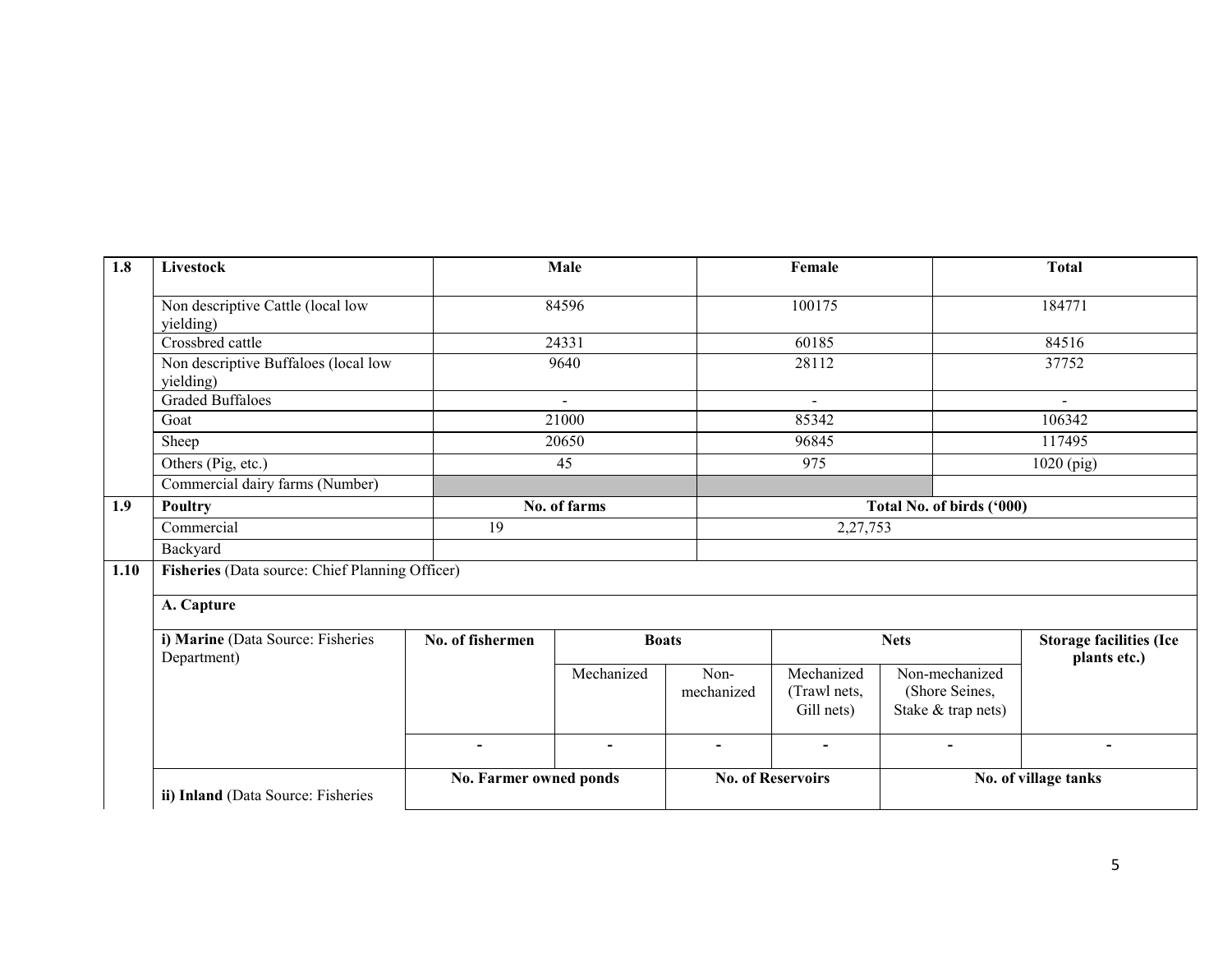| Department)                                                             | - |                        | 359          |                               |
|-------------------------------------------------------------------------|---|------------------------|--------------|-------------------------------|
| <b>B.</b> Culture                                                       |   |                        |              |                               |
|                                                                         |   | Water Spread Area (ha) | Yield (t/ha) | <b>Production ('000 tons)</b> |
| i) Brackish water (Data Source: MPEDA/<br><b>Fisheries Department</b> ) |   | -                      |              | $\overline{\phantom{a}}$      |
| ii) Fresh water (Data Source: Fisheries<br>Department)                  |   |                        |              |                               |
| <b>Others</b>                                                           |   |                        |              |                               |

## **1.11** Production and Productivity of major crops (Average of last 5 years: 2004, 05, 06, 07, 08)

| 1.11           | Name of                                                           |                       | Kharif                                                                    |                          | Rabi                    |                       | <b>Summer</b>           | <b>Total</b>          | Crop                   |                                           |  |  |  |
|----------------|-------------------------------------------------------------------|-----------------------|---------------------------------------------------------------------------|--------------------------|-------------------------|-----------------------|-------------------------|-----------------------|------------------------|-------------------------------------------|--|--|--|
|                | crop                                                              | Production<br>(000 t) | Productivity<br>(kg/ha)                                                   | Production<br>(000 t)    | Productivity<br>(kg/ha) | Production<br>(000 t) | Productivity<br>(kg/ha) | Production<br>(000 t) | Productivity<br>(q/ha) | residue<br>as<br>fodder<br>(000)<br>tons) |  |  |  |
|                | Major Field crops (Crops to be identified based on total acreage) |                       |                                                                           |                          |                         |                       |                         |                       |                        |                                           |  |  |  |
|                | Paddy                                                             | 68.0                  | 4736                                                                      | 1.4                      | 4364                    | 6.2                   | 4946                    | 75.7                  | 4682                   | $\sim$                                    |  |  |  |
| 2              | Jowar                                                             | 20.0                  | 849                                                                       | 0.02                     | 212                     | 0.2                   | 20274                   | 20.3                  | 724                    | $\overline{\phantom{a}}$                  |  |  |  |
| 3              | Maize                                                             | 59.0                  | 2845                                                                      | 3.4                      | 2638                    | 1.2                   | 63656                   | 63.6                  | 2689                   |                                           |  |  |  |
| 4              | Ragi                                                              | 27.2                  | 1416                                                                      | 0.9                      | 1996                    | 0.8                   | 28845                   | 28.8                  | 1686                   |                                           |  |  |  |
| 5              | Groundnut                                                         | 18.2                  | 705                                                                       | $\overline{\phantom{a}}$ | $\blacksquare$          | 0.2                   | 18387                   | 18.4                  | 533                    | $\overline{\phantom{0}}$                  |  |  |  |
| Others         | Sunflower                                                         | 1.1                   | 498                                                                       | 0.1                      | 916                     | 0.2                   | 1511                    | 1.5                   | 731                    | $\blacksquare$                            |  |  |  |
|                |                                                                   |                       | Major Horticultural crops (Crops to be identified based on total acreage) |                          |                         |                       |                         |                       |                        |                                           |  |  |  |
|                | Banana                                                            | 224.5                 | 26.3                                                                      |                          |                         |                       |                         | 224.5                 | 26.3                   |                                           |  |  |  |
| $\overline{2}$ | Mango                                                             | 6.5                   | 11.0                                                                      |                          |                         |                       |                         | 6.5                   | 11.0                   |                                           |  |  |  |
| $\overline{3}$ | Sapota                                                            | 2.9                   | 7.9                                                                       |                          |                         |                       |                         | 2.9                   | 7.9                    |                                           |  |  |  |
| 4              | Papaya                                                            | 23.6                  | 74.9                                                                      |                          |                         |                       |                         | 23.6                  | 74.9                   |                                           |  |  |  |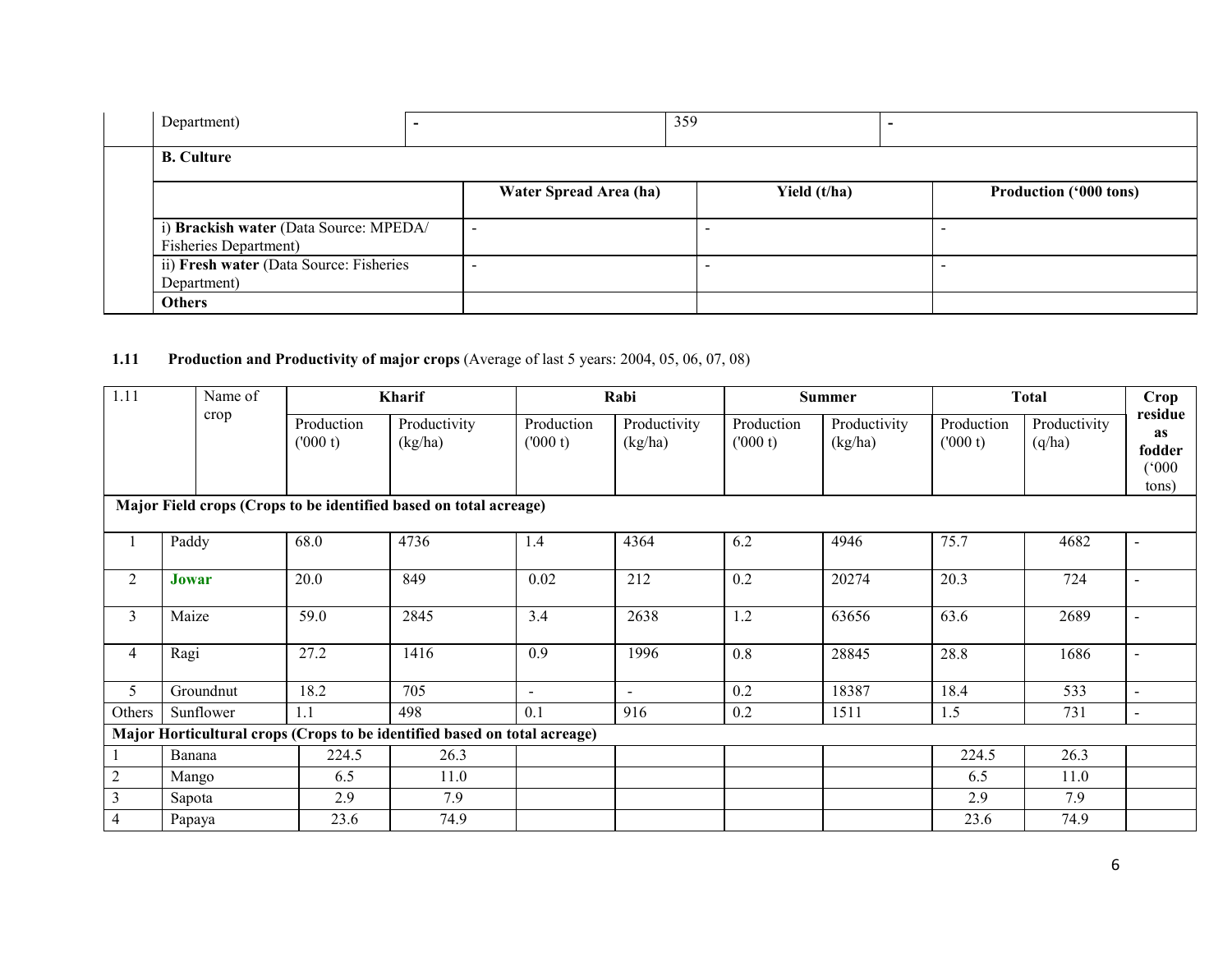| 5                   | Banana                  | 224.5 | 26.3 |      |      |     |      | 224.5     | 26.3        |  |  |
|---------------------|-------------------------|-------|------|------|------|-----|------|-----------|-------------|--|--|
| <b>Vegetables</b>   |                         |       |      |      |      |     |      |           |             |  |  |
|                     | Onion                   | 22.6  | 5.3  | 13.0 | 4.0  | 8.2 | 13.4 | 43.9      | 5.3         |  |  |
|                     | Tomato                  | 15.5  | 21.0 | 16.9 | 21.6 | 7.5 | 21.7 | 40.0      | 21.4        |  |  |
|                     | Green chilli            | 77.8  | 76.8 |      |      |     |      | 77.8      | 76.8        |  |  |
|                     | <b>Plantation crops</b> |       |      |      |      |     |      |           |             |  |  |
|                     | Coconut                 |       |      |      |      |     |      | 1723 lakh | $0.21$ lakh |  |  |
|                     |                         |       |      |      |      |     |      | nuts      | nuts        |  |  |
|                     | Arecanut                |       |      |      |      |     |      | 1.2       | 0.7         |  |  |
|                     | Oil Palm                |       |      |      |      |     |      | 4.0       | 10.7        |  |  |
| <b>Spices</b>       |                         |       |      |      |      |     |      |           |             |  |  |
|                     | Turmeric                | 24.2  | 3.1  |      |      |     |      | 24.2      | 3.1         |  |  |
| <b>Flower Crops</b> |                         |       |      |      |      |     |      |           |             |  |  |
|                     | Mari gold               | 18.7  | 9.0  |      |      |     |      | 18.7      | 9.0         |  |  |
|                     |                         |       |      |      |      |     |      |           |             |  |  |

| 1.12 | Sowing window for 5 major<br>field crops<br>(start and end of normal<br>sowing period) | Paddy                            | Ragi                            | <b>Groundnut</b>                | Jowar                    | <b>Maize</b>                                           |
|------|----------------------------------------------------------------------------------------|----------------------------------|---------------------------------|---------------------------------|--------------------------|--------------------------------------------------------|
|      | Kharif-Rainfed                                                                         |                                  | $1st$ Week May- $2nd$           | $4th$ week July-1 <sup>st</sup> | $1st$ Week April— $2nd$  | $2nd$ Week May- $1st$ Week July                        |
|      |                                                                                        |                                  | week May                        | week August                     | Week June                |                                                        |
|      | Kharif-Irrigated                                                                       | July-August                      | $1st$ Week August- $1st$        | ---------                       | $\overline{\phantom{0}}$ | August $1st$ Week – September                          |
|      |                                                                                        |                                  | Week September                  |                                 |                          | $2nd$ Week                                             |
|      | Rabi-Rainfed                                                                           |                                  | 1 <sup>st</sup> Week September- |                                 |                          | September-October                                      |
|      |                                                                                        |                                  | 1 <sup>st</sup> Week October    |                                 |                          |                                                        |
|      | Summer-Irrigated                                                                       | $2nd$ Week January               | $1st$ Week January $-1st$       | $1st$ January - $1st$           |                          | 1 <sup>st</sup> Week January- 2 <sup>nd</sup> February |
|      |                                                                                        | $-2$ <sup>rd</sup> Week February | Week February                   | Week February                   |                          |                                                        |

.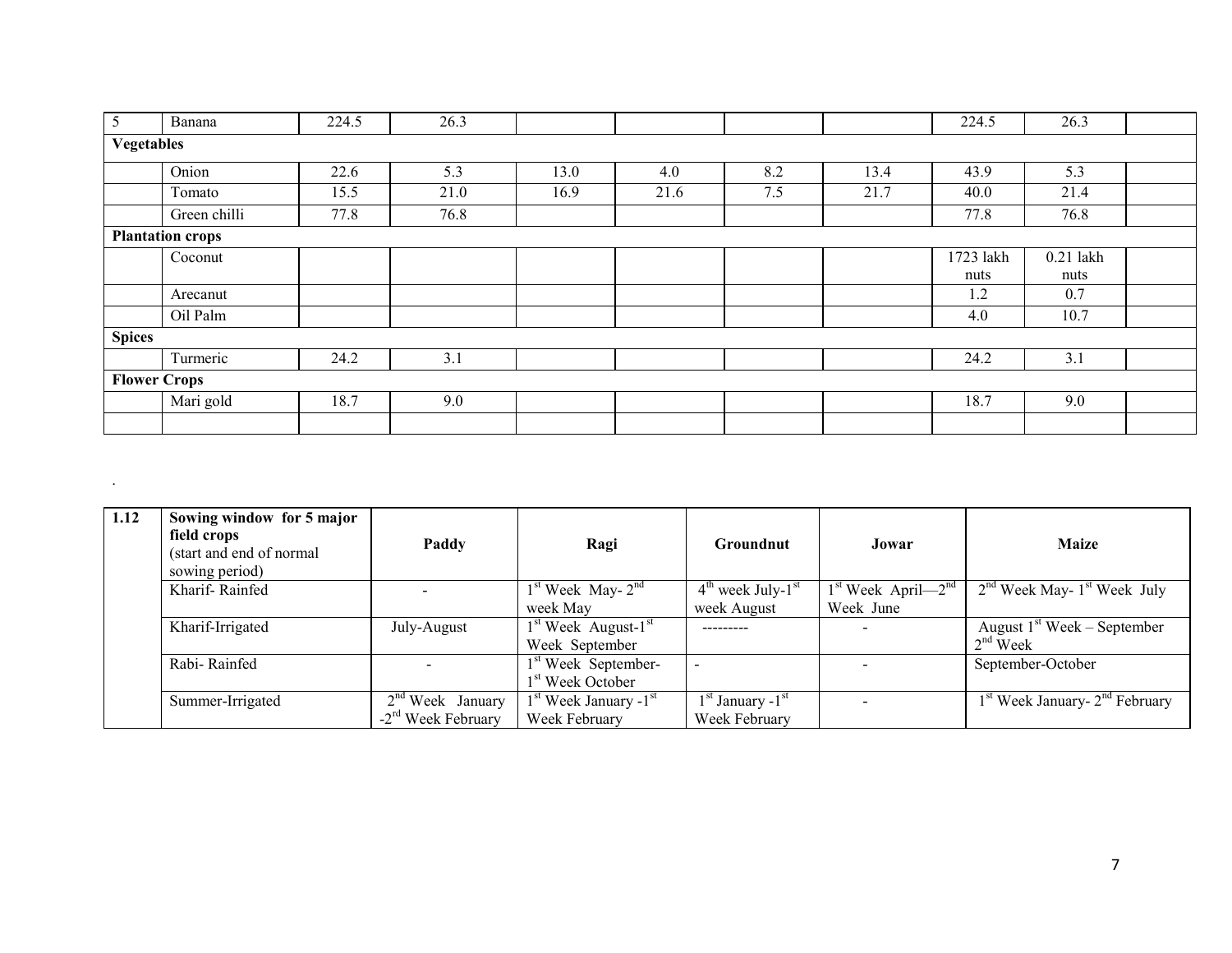| 1.13 | What is the major contingency the<br>district is prone to? (Tick mark and<br>mention years if known during the last 10<br>year period) | Regular | Occasional | None         |
|------|----------------------------------------------------------------------------------------------------------------------------------------|---------|------------|--------------|
|      | Drought                                                                                                                                |         |            |              |
|      | Flood                                                                                                                                  |         |            | ✓            |
|      | Cyclone                                                                                                                                |         |            | $\checkmark$ |
|      | Hail storm                                                                                                                             |         |            | $\checkmark$ |
|      | Heat wave                                                                                                                              |         |            | $\checkmark$ |
|      | Cold wave                                                                                                                              |         |            | ✓            |
|      | Frost                                                                                                                                  |         |            | ✓            |
|      | Sea water intrusion                                                                                                                    |         |            | $\checkmark$ |
|      | Pests and diseases (specify)                                                                                                           |         |            |              |
|      | Others                                                                                                                                 |         |            |              |

| 1.14 | Include Digital maps of the<br>district for | Location map of district within State as Annexure I | Enclosed: Yes                                                  |
|------|---------------------------------------------|-----------------------------------------------------|----------------------------------------------------------------|
|      |                                             | Mean annual rainfall as Annexure 2                  | Enclosed: Yes                                                  |
|      |                                             | Soil map as Annexure 3                              | Enclosed: No (Pls include colored soil map with proper legend) |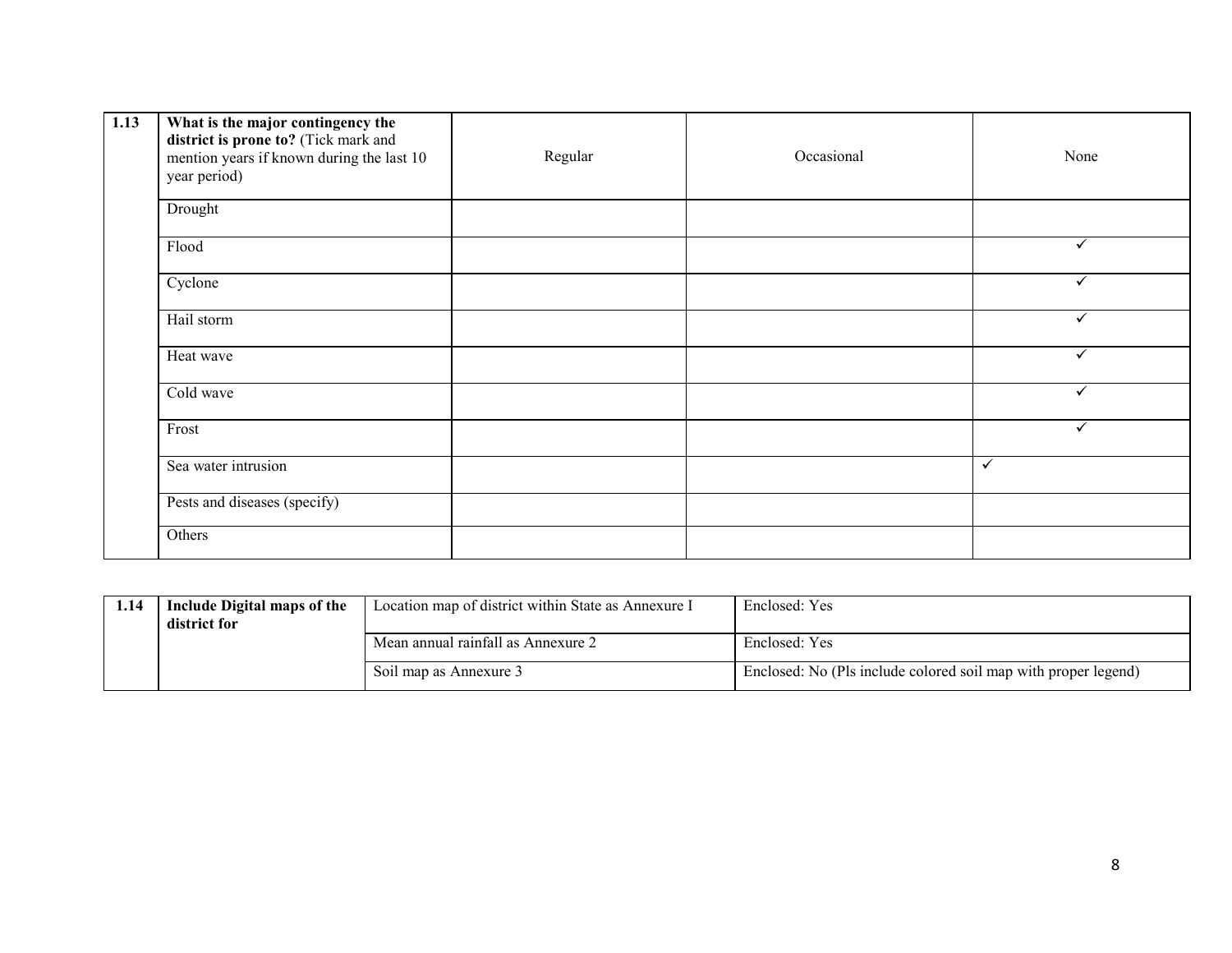#### Annexure-I Location Map of district



Annexure-II- Mean Annual Rainfall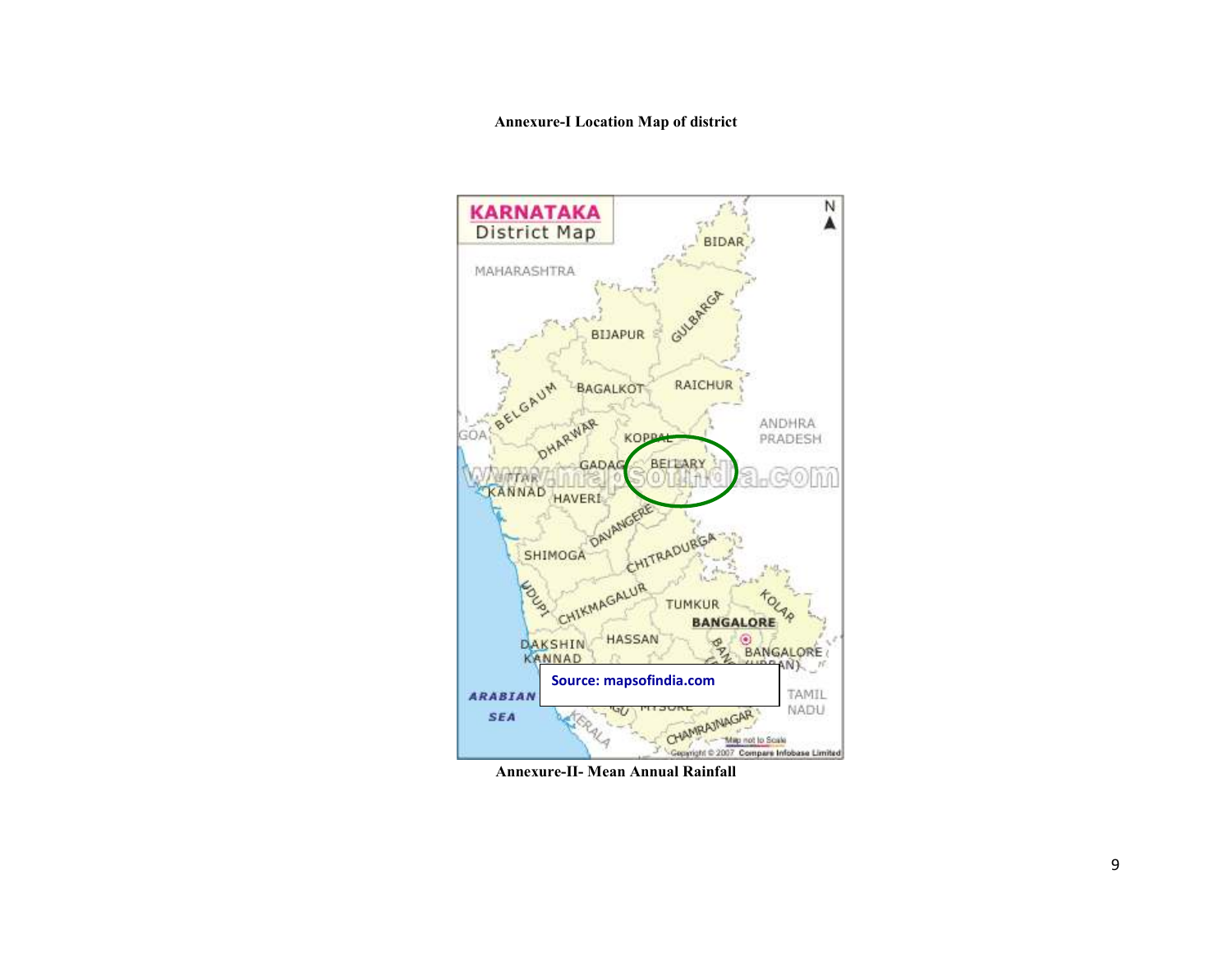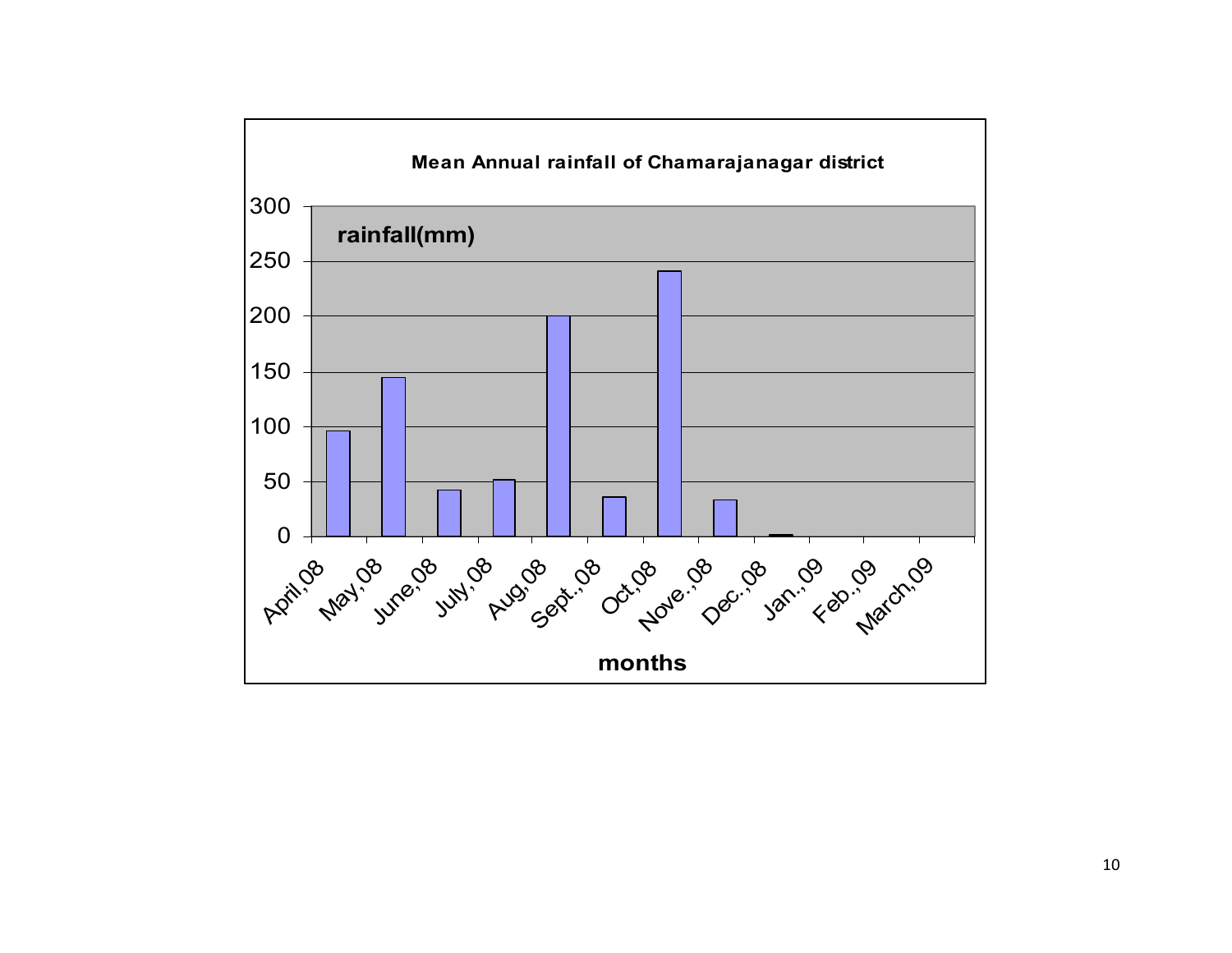## 2.0 Strategies for weather related contingencies

## 2.1 Drought

#### 2.1.1 Rain fed situation

| Condition                                                                           |                           |                                                                                    | <b>Suggested Contingency measures</b>                                                                                                                                                                                                                                                                                |                                                                                                                                                                                                                                                                                                                      |                                                      |
|-------------------------------------------------------------------------------------|---------------------------|------------------------------------------------------------------------------------|----------------------------------------------------------------------------------------------------------------------------------------------------------------------------------------------------------------------------------------------------------------------------------------------------------------------|----------------------------------------------------------------------------------------------------------------------------------------------------------------------------------------------------------------------------------------------------------------------------------------------------------------------|------------------------------------------------------|
| <b>Early season</b>                                                                 | <b>Major Farming</b>      | <b>Normal Crop/cropping</b>                                                        | Change in crop/cropping                                                                                                                                                                                                                                                                                              | <b>Agronomic measures</b>                                                                                                                                                                                                                                                                                            | <b>Remarks</b> on                                    |
| drought                                                                             | situation                 | system                                                                             | system                                                                                                                                                                                                                                                                                                               |                                                                                                                                                                                                                                                                                                                      | Implementation                                       |
| <b>Insufficient RF</b><br>with pre-monsoon<br>showers<br>(May $4^{\text{th}}$ Week) | Red sandy loam<br>120Days | Jowar- Groundnut<br>Finger millet -Maize<br>Jowar-Finger millet<br>Jowar-Horsegram | Finger millet-Groundnut<br>Finger millet: Indaf-9<br>Groundnut: GPBD-4<br>Redgram $(BRG-1)$ + Finger<br>millet (Indaf-9,GPU-45)<br>TVX-944 cowpea -<br>Groundnut GPBD-4 Short<br>duration and drought<br>tolerant variety must be<br>selected in both Groundnut<br>& Finger millet (Indaf-8)<br>Indaf-9 and KMR-301) | Adoption of soil<br>$\bullet$<br>moisture<br>Conservation<br>practices.<br>Opening of<br>interception bund<br>at every 15-20mt<br>Seed soaking with<br>water overnight.<br>Spacing reduced<br>$(20X15 \text{ cm}) \&$<br>Seed rate<br>increased<br>in Finger millet<br>(15.0kg/ha)                                   | GPBD-4 seed procured<br>from KOF and UAS,<br>Dharwad |
|                                                                                     |                           | Red gram-MaizeLong duration<br>(intercropping) 1:1<br>Cowpea-Sorghum               | Cowpea (TVX-944)+ maize<br><b>NAC-6002</b><br>Cowpea-Maize(NAC-6004)<br>Ragi (Indaf-9), $+$                                                                                                                                                                                                                          | Sowing across the slope.<br>Adoption of short duration<br>and drought resistant<br>variety Maize NAC -<br>6002(90Days) (Varieties<br>should come under change<br>in cropping system,<br>earthing up, harrowing<br>and seed treatment with<br>$0.2\%$ calcium chloride<br>Cowpea: Maize 2:2 ratio<br>NAC-6002(90Days) | KSSC,<br>Chamarajanagar                              |
|                                                                                     |                           |                                                                                    | Maize                                                                                                                                                                                                                                                                                                                | RagiIndaf-9(105 days)                                                                                                                                                                                                                                                                                                |                                                      |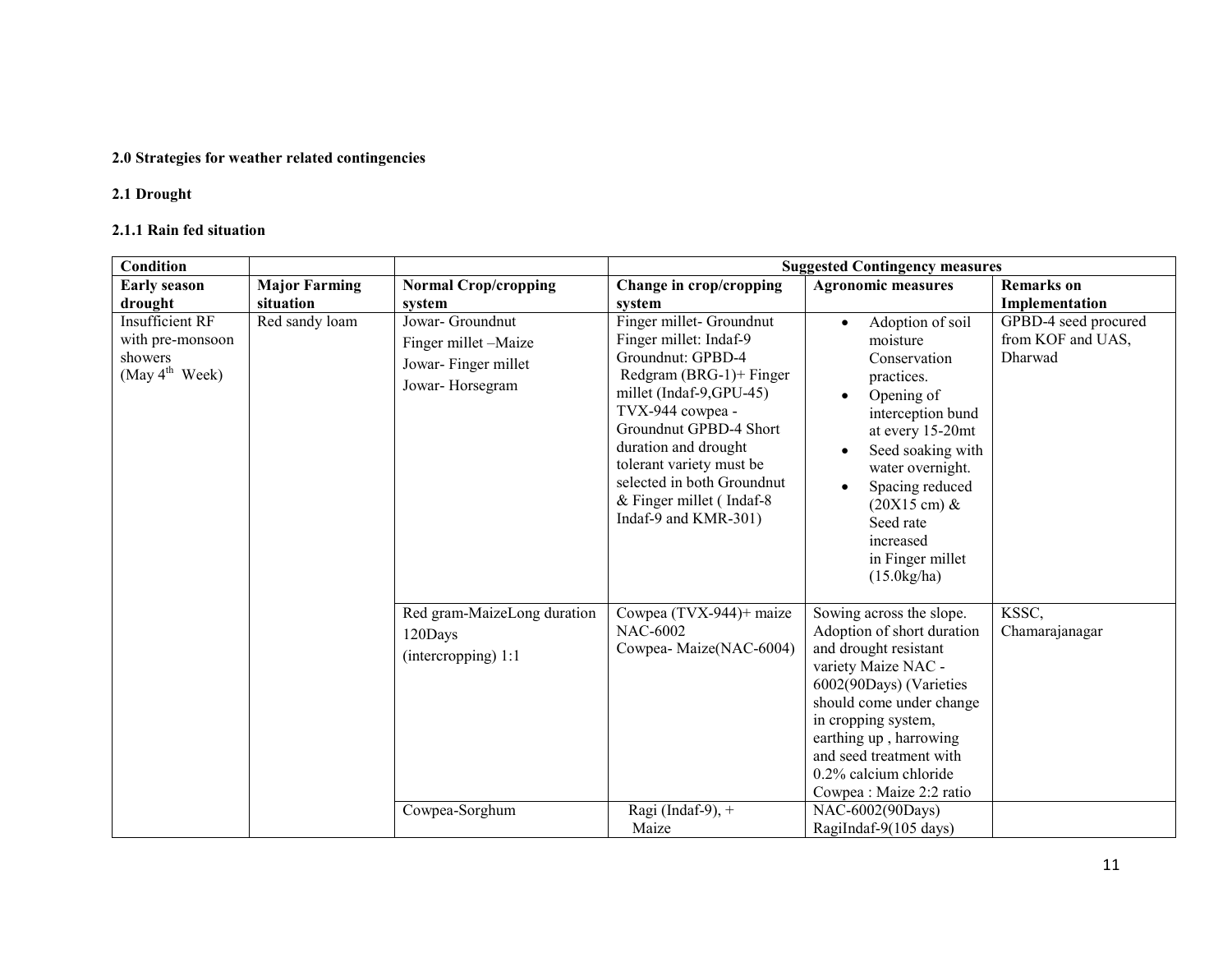|                   |                                                        | (Intercropping)                                     | Harrowing and earthing up<br>Sand mulching and weed<br>mulching<br>Seed hardening and seed<br>soaking |  |
|-------------------|--------------------------------------------------------|-----------------------------------------------------|-------------------------------------------------------------------------------------------------------|--|
|                   | Jowar - Horsegram                                      | Groundnut-Horse gram                                | Opening of furrows at<br>every 10 meters across the<br>slope to conserve runoff<br>flow of water.     |  |
|                   | Redgram - Finger millet<br>(intercroppiong)            | Redgram(BRG-2)+<br>Ragi(Indaf-9)                    | Harrowing and weed<br>mulching, Seed hardening<br>and earthing up                                     |  |
| Medium black soil | Green gram - Maize                                     | Green gram-Maize<br>Maize: Nityashree, NAC-<br>6002 | Green gram (PS-16)65-<br>70days<br>Fallowed by NAC-6002                                               |  |
|                   | Daincha-Maize long<br>$duration(120-125 \text{ days})$ | Field Bean-Maize                                    | Field bean(HA-3 &HA-4)<br>MaizeNAC-6002                                                               |  |

| Condition                               |                                   |                                       |                                   | <b>Suggested Contingency measures</b> |                                     |
|-----------------------------------------|-----------------------------------|---------------------------------------|-----------------------------------|---------------------------------------|-------------------------------------|
| <b>Early season</b><br>drought (delayed | <b>Major Farming</b><br>situation | <b>Normal Crop/cropping</b><br>system | Change in crop/cropping<br>system | <b>Agronomic measures</b>             | <b>Remarks</b> on<br>Implementation |
| onset)                                  |                                   |                                       |                                   |                                       |                                     |
| Delay in pre-                           | Medium black soil                 | Jowar- Groundnut                      | Finger millet-Bengal              | Increase in seed rate                 | Supply seeds from                   |
| monsoon showers                         |                                   | Jowar-Horsegram                       | gram/Horsegram                    | Mulching with weeds                   | <b>KSSCA</b>                        |
| upto                                    |                                   |                                       | Maize-Bengal gram                 | Use of Short duration and             | Chamarajanagar                      |
| June $1st$ wk                           |                                   |                                       | Finger millet: MR-6, Indaf-       | drought resistant variety             |                                     |
|                                         |                                   |                                       | $8,L-5, MR-2$                     | Closer spacing                        |                                     |
|                                         |                                   |                                       | Maize(NAC-6004,                   | Seed soaking before                   |                                     |
|                                         |                                   |                                       | Nityashree)                       | sowing                                |                                     |
|                                         |                                   |                                       | Horse gram (PHG-                  |                                       |                                     |
|                                         |                                   |                                       | 9)/Bengal gram $(JG-11)$          |                                       |                                     |
|                                         |                                   | Finger millet -Maize                  | Red gram $(BRG-1)$ + Finger       | Seed soaking                          |                                     |
|                                         |                                   |                                       | millet(MR-6, Infdaf-7,            | Adoption of drought                   |                                     |
|                                         |                                   |                                       | GPU-28) (Intercropping)           | resistant variety                     |                                     |
|                                         |                                   |                                       |                                   | Transplanting of redgram              |                                     |
|                                         |                                   |                                       |                                   | seedlings                             |                                     |
|                                         |                                   | Jowar-Finger millet                   | Ragi (KMR-301) +                  | Sowing across the slope               |                                     |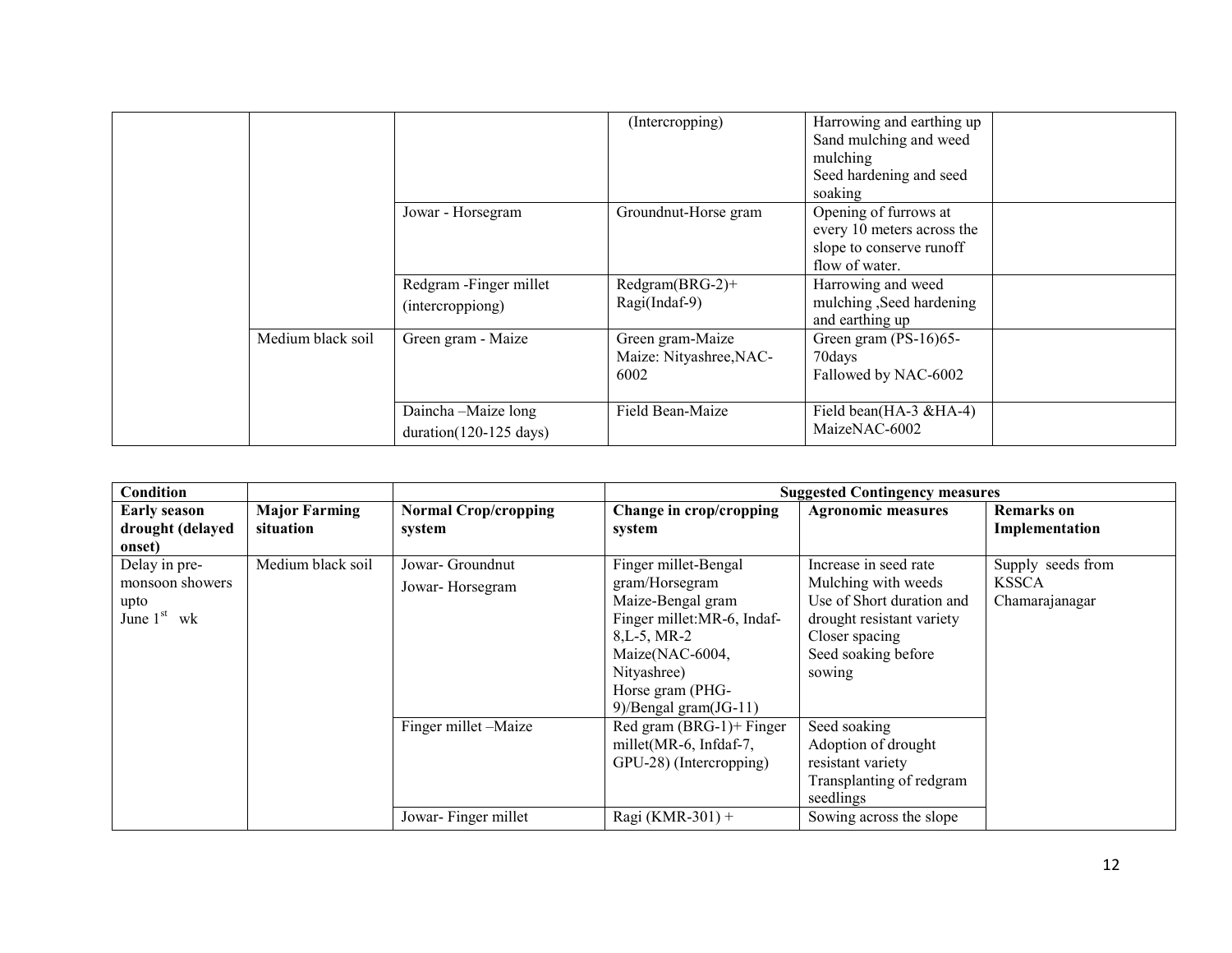|  | Groundnut | Seed soaking and         |  |
|--|-----------|--------------------------|--|
|  |           | hardening with calcium   |  |
|  |           | chloride                 |  |
|  |           | Opening of furrows at    |  |
|  |           | every 10 mt to intercept |  |
|  |           | runoff water             |  |

| Condition                                         |                                   |                                                                                    |                                                                                                                                                                                                                                                                                                                                                                                                                                                                                  | <b>Suggested Contingency measures</b>                                                                                                                                                                                                                                                    |                                                                                                                                                                                                |
|---------------------------------------------------|-----------------------------------|------------------------------------------------------------------------------------|----------------------------------------------------------------------------------------------------------------------------------------------------------------------------------------------------------------------------------------------------------------------------------------------------------------------------------------------------------------------------------------------------------------------------------------------------------------------------------|------------------------------------------------------------------------------------------------------------------------------------------------------------------------------------------------------------------------------------------------------------------------------------------|------------------------------------------------------------------------------------------------------------------------------------------------------------------------------------------------|
| <b>Early season</b><br>drought (delayed<br>onset) | <b>Major Farming</b><br>situation | <b>Normal Crop/cropping</b><br>system                                              | Change in crop/cropping<br>system                                                                                                                                                                                                                                                                                                                                                                                                                                                | <b>Agronomic measures</b>                                                                                                                                                                                                                                                                | <b>Remarks</b> on<br>Implementation                                                                                                                                                            |
| Delay by 4 weeks<br>July $2^{nd}$ week            | Red soil loamy soil               | Jowar- Groundnut<br>Finger millet -Maize<br>Jowar-Finger millet<br>Jowar-Horsegram | Finger millet-Horsegram<br>Sunflower sole crop<br>$Maize + Redgram$<br>Finger millet :<br>KMR-301, GPU-28, HR-<br>911, Indaf-5,<br>Sunflower: BSH-1& morden<br>Groundnut as sole crop<br>Groundnut + Red gram<br>Groundnut+ Finger millet<br>Sunflower+Redgram<br>Maize-Horse gram<br>Finger millet + Redgram<br>Intercropping<br>Finger millet : GPU-28, , HR-<br>911, MR-6<br>Ground nut: TMV-2, JL-24,<br>GPBD-4, K-134,<br>Pigeon pea : BRG-2, Hyd-3C,<br>ICP-7035 and TTB-7 | In Finger millet :<br>1.Dry sowing 8-10 days<br>before rains with 15-<br>20% higher seed rate<br>2. Nursery-(Medium<br>duration ) transplanting<br>3. Seed hardening-(18)<br>hrs. soaking in water<br>followed by 24 hrs.<br>shade drying Thinning<br>to retain one seedling at<br>30 cm | 1. Seed drills under RKVY<br>2. Supply of seeds through<br><b>KSSC</b><br>Supply of seeds through<br><b>NFSM</b><br>Sunflower: Breeder seeds<br>supply- $UAS(B)$<br>$F1$ seeds supply $-$ KSSC |
|                                                   | Medium Black soil                 | Green gram-<br>paddy<br>Daincha<br>Paddy<br>$\sim$                                 | Paddy-Green granm/Black<br>gram                                                                                                                                                                                                                                                                                                                                                                                                                                                  | Drum seeder<br>Application of<br>additional fertilizer                                                                                                                                                                                                                                   | Seeds procured from<br>KSSCA and VC farm<br>Mandya                                                                                                                                             |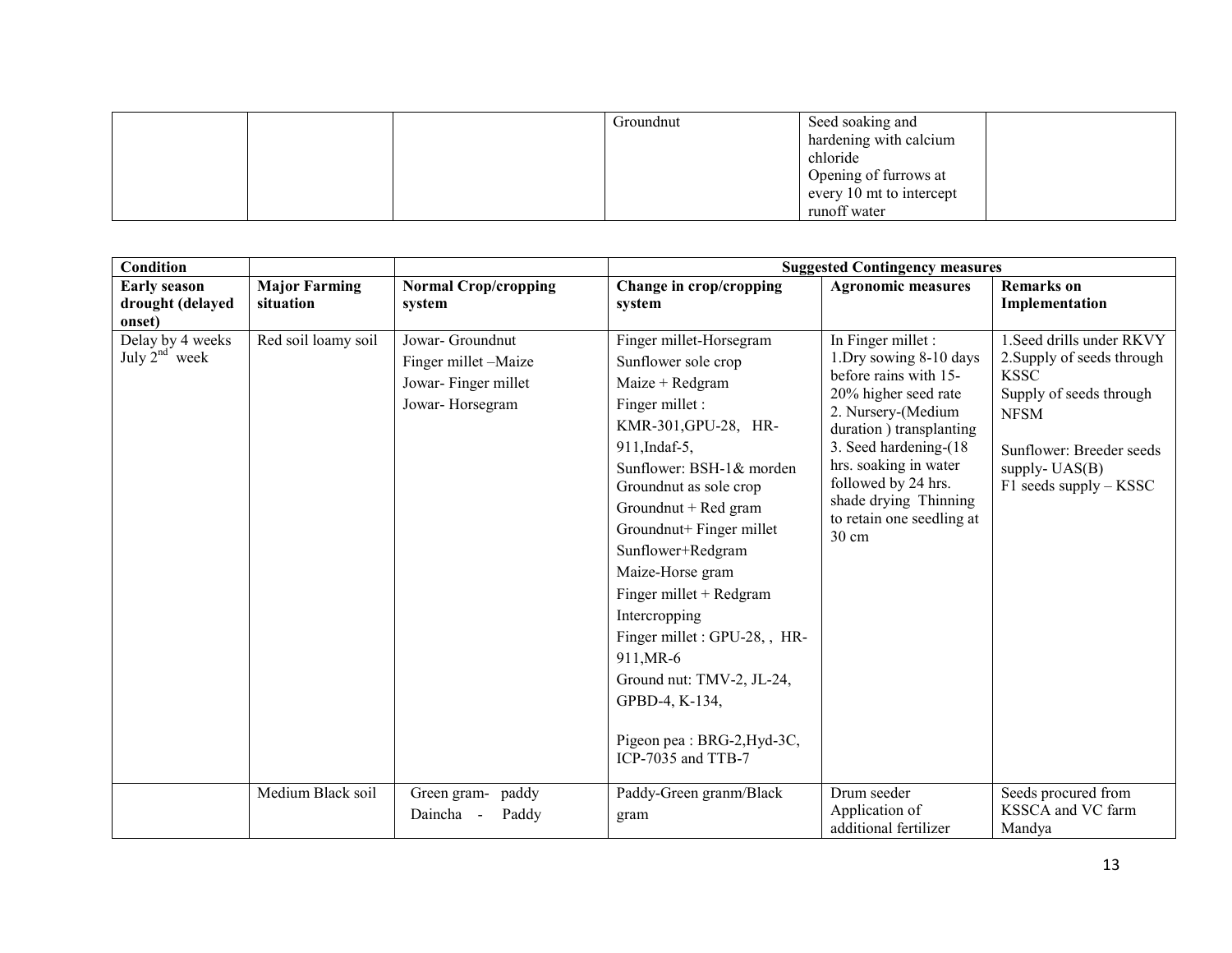|  | Paddy:MTU-1001IR-<br>30864, MTU-1010, Thanu          | Short duration variety<br>Closer spacing |  |
|--|------------------------------------------------------|------------------------------------------|--|
|  | Grrengram: PS-16, Pusa Baisaki<br>Black Gram:LBG-625 |                                          |  |

| Condition                                       |                      |                             |                                                             | <b>Suggested Contingency measures</b>           |                                           |
|-------------------------------------------------|----------------------|-----------------------------|-------------------------------------------------------------|-------------------------------------------------|-------------------------------------------|
| <b>Early season</b>                             | <b>Major Farming</b> | <b>Normal Crop/cropping</b> | Change in crop/cropping                                     | <b>Agronomic measures</b>                       | <b>Remarks</b> on                         |
| drought (delayed<br>onset)                      | situation            | system                      | system                                                      |                                                 | Implementation                            |
|                                                 | Red loamy soil       | Fingermillet-Groundnut      | Finger millet +Redgram                                      | In Finger millet :                              | Seed drills under RKVY                    |
| Delay by 6 weeks<br>August 1 <sup>st</sup> Week |                      | Field bean-Fingermillet     | Cowpea + maize                                              | 1.Dry sowing 8-10 days<br>before rains with 15- | 2. Supply of seeds through                |
|                                                 |                      | Sunflower                   |                                                             | 20% higher seed rate                            | <b>KSSC</b>                               |
|                                                 |                      |                             | Sunflower as sole crop                                      | 2. Nursery-(Medium                              |                                           |
|                                                 |                      |                             |                                                             | duration ) transplanting                        | 3. Supply of seeds through<br><b>NFSM</b> |
|                                                 |                      |                             | Finger millet : GPU-28, GPU-<br>26 GPU-48 PR-202 , Indaf-5, | 3. Seed hardening-(18)<br>hrs. soaking in water |                                           |
|                                                 |                      |                             |                                                             | followed by 24 hrs.                             | Sunflower: Breeder seeds                  |
|                                                 |                      |                             | Field bean HA-3 &HA-4                                       | shade drying Thinning                           | supply- $UAS(B)$                          |
|                                                 |                      |                             | Cowpea: TVX-944,<br>IT-                                     | to retain one seedling at<br>30 cm              | F1 seeds supply - KSSC<br><b>ISSOPOM</b>  |
|                                                 |                      |                             | 38956-1, KBC-1 & KBC-2                                      |                                                 |                                           |
|                                                 |                      |                             |                                                             | Inter cultivation                               |                                           |
|                                                 |                      |                             | Maize as a sole crop NAC-                                   | Conservation furrow                             |                                           |
|                                                 |                      |                             | 6004, Nityashree and NAH-                                   | Thinning                                        |                                           |
|                                                 |                      |                             | 1137                                                        |                                                 |                                           |
|                                                 | Medium black soil    | Pulse-Paddy                 | Paddy-Black gram                                            | Drum seeder                                     | Seed supply from VC                       |
|                                                 |                      | Daincha-Paddy               |                                                             | Increase in Fertilizer                          | farm Mandya                               |
|                                                 |                      |                             | Paddy: IR-64, Rasi, MTU-1010                                | dosage<br>Closer spacing                        | Agril Dept                                |
|                                                 |                      |                             | Black gram:LBG-625                                          | Seed soaking in pulses                          |                                           |
|                                                 |                      |                             |                                                             |                                                 |                                           |
| Delay by 8 weeks<br>August 1 <sup>st</sup> Week | NA                   |                             |                                                             |                                                 |                                           |
|                                                 |                      |                             |                                                             |                                                 |                                           |
|                                                 |                      |                             |                                                             |                                                 |                                           |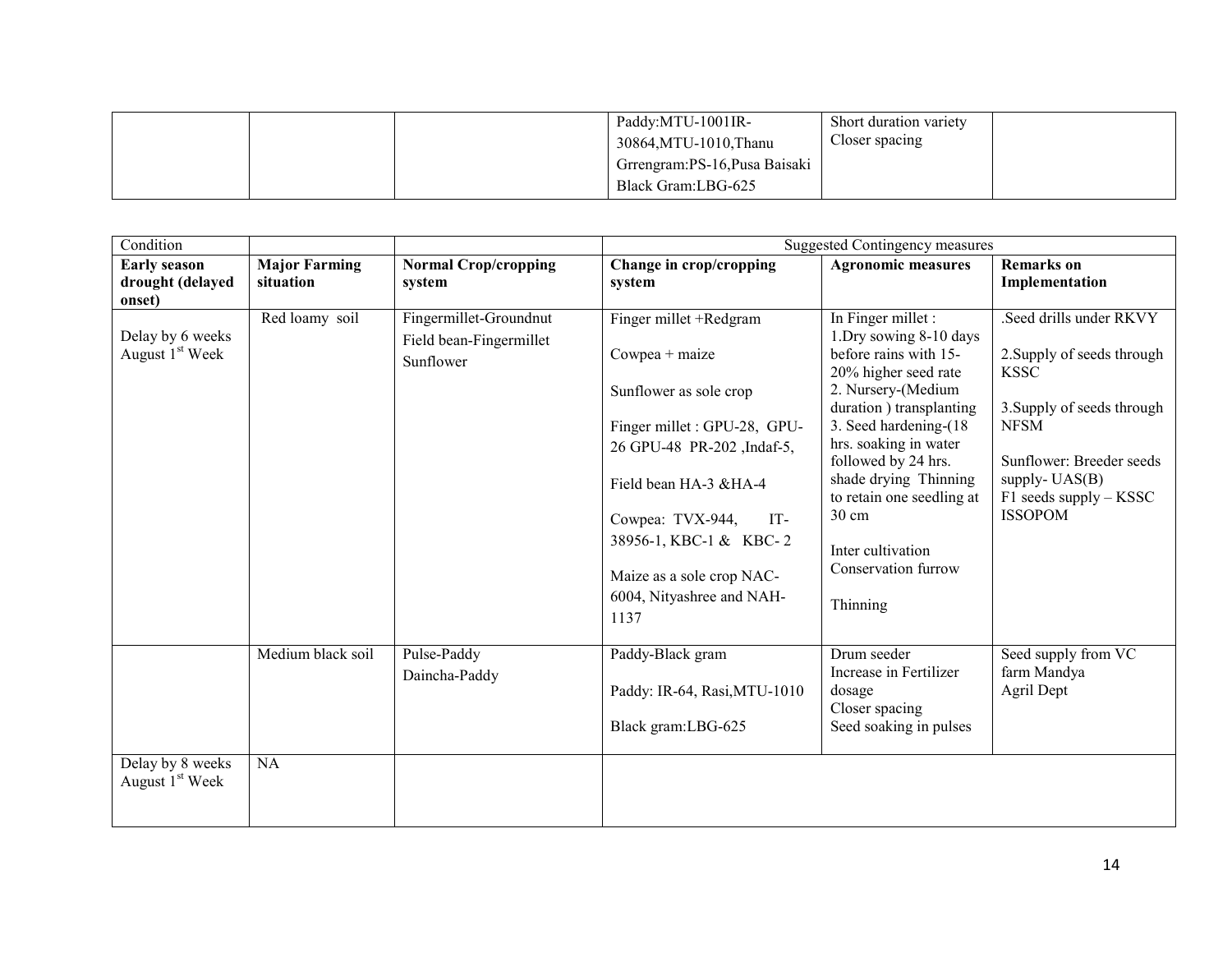| <b>Early season</b>                                                                                                                | <b>Major Farming</b> | <b>Normal Crop/cropping</b>                                                                                                                                                                                                                                                                                                                                                                                                                                                   | Crop management                                                                                                                                                                                                                                                                                                                                                                                 | Soil nutrient &                                            | <b>Remarks</b> on                                                                                              |
|------------------------------------------------------------------------------------------------------------------------------------|----------------------|-------------------------------------------------------------------------------------------------------------------------------------------------------------------------------------------------------------------------------------------------------------------------------------------------------------------------------------------------------------------------------------------------------------------------------------------------------------------------------|-------------------------------------------------------------------------------------------------------------------------------------------------------------------------------------------------------------------------------------------------------------------------------------------------------------------------------------------------------------------------------------------------|------------------------------------------------------------|----------------------------------------------------------------------------------------------------------------|
| drought (Normal                                                                                                                    | situation            | system                                                                                                                                                                                                                                                                                                                                                                                                                                                                        |                                                                                                                                                                                                                                                                                                                                                                                                 | moisture conservation                                      | Implementation                                                                                                 |
|                                                                                                                                    |                      |                                                                                                                                                                                                                                                                                                                                                                                                                                                                               |                                                                                                                                                                                                                                                                                                                                                                                                 | measues                                                    |                                                                                                                |
| onset)<br>Normal onset<br>followed by 15-20<br>days dry spell after<br>sowing leading to<br>poor<br>germination/crop<br>stand etc. | Red sansy loamsoil   | Sesame, Cowpea,<br>Jowar-Groundnut<br>Finger millet + Pigeon pea<br>Figer millet + Field bean<br>Finger millet : Indaf-8, MR-1,<br>MR-2, MR-6, L-5, HR-911<br>Pigeon pea :<br>TTB-<br>$7, BRG-1,$<br>Field bean local<br>Sunflower: KBSH-1, KBSH<br>41, KBSH 42 & KBSH 44<br>Groundnut + Pigeon pea<br>Groundnut: TMV-2, JL-24,<br>GPBD-4, K-134, VRI-2<br>Pigeon pea : TTB-7, BRG-1<br>Sesame: TMV-3, T-7&<br>Navelle-1<br>Cowpea: TVX-944,<br>IT-<br>38956-1, KBC-1 & KBC-2 | 1. Thinning and gap filling the<br>existing crop<br>2. Re sowing<br>Maize as sole crop<br>Groundnut+Redgram intercrop<br>Groundnut: TMV-2, JL-24,<br>GPBD-4, K-134, VRI-2<br>Pigeon pea: TTB-7, BRG-1<br>Sesame: TMV-3, T-7& Navelle-<br>Cowpea: TVX-944,<br>IT-<br>38956-1, KBC-1 & KBC-2<br>Field bean local<br>Sunflower: KBSH-1, KBSH 41,<br>KBSH 42 & KBSH 44<br>Field bean local and HA-4 | Intercultivation<br><b>Conservation Furrow</b><br>thinning | 1. Supply of inter cultural<br>implements through<br><b>RKVY</b><br>2. Pigeon pea seeds supply<br>through NFSM |
|                                                                                                                                    |                      | Horse gram                                                                                                                                                                                                                                                                                                                                                                                                                                                                    | Horse gram: PHG-9                                                                                                                                                                                                                                                                                                                                                                               |                                                            |                                                                                                                |

| Condition                                                                                               |                                   |                                                                            |                                                                                | <b>Suggested Contingency measures</b>               |                                                                  |
|---------------------------------------------------------------------------------------------------------|-----------------------------------|----------------------------------------------------------------------------|--------------------------------------------------------------------------------|-----------------------------------------------------|------------------------------------------------------------------|
| Mid season<br>drought (long dry<br>spell, consecutive 2<br>weeks rainless<br>$($ >2.5 mm $)$ period $)$ | <b>Major Farming</b><br>situation | <b>Normal Crop/cropping</b><br>system                                      | Crop management                                                                | Soil nutrient &<br>moisture conservation<br>measues | Remarks on<br>Implementation                                     |
| At vegetative stage                                                                                     | Red loamy soil                    | Sesame, Cowpea,<br>Finger millet + Pigeon pea<br>Figer millet + Field bean | Finger millet-<br>Thinning, Grazing leaf tips,<br>postponement of top dressing | Intercultivation                                    | 1. Supply of inter cultural<br>implements through<br><b>RKVY</b> |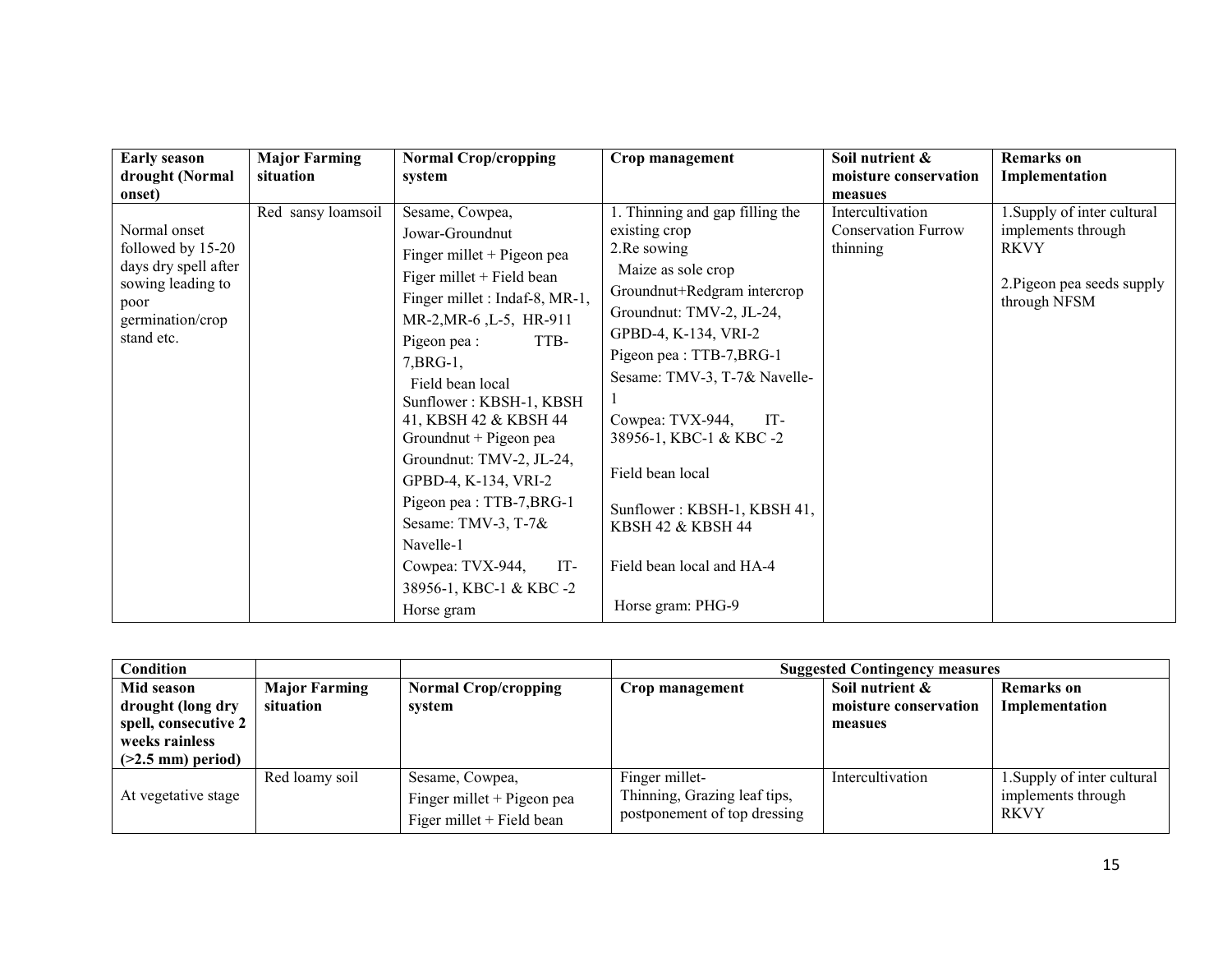| Finger millet : Indaf-8, MR-1,                                                                                                                                                                                                                                     | Life saving irrigation<br>Dust mulching             |                                                                                              |
|--------------------------------------------------------------------------------------------------------------------------------------------------------------------------------------------------------------------------------------------------------------------|-----------------------------------------------------|----------------------------------------------------------------------------------------------|
| MR-2, MR-6, L-5, HR-911<br>TTB-<br>Pigeon pea :<br>$7, BRG-1,$<br>Field bean local<br>Sunflower: KBSH-1, KBSH<br>41, KBSH 42 & KBSH 44<br>Pigeon pea : TTB-7, BRG-1<br>Sesame: TMV-3, T-7 $\&$<br>Navelle-1<br>Cowpea: TVX-944,<br>$IT-$<br>38956-1, KBC-1 & KBC-2 | Earthling up<br>Weed mulching<br>Ridges and Furrows | 2. Farm ponds through<br><b>IWSM</b> programme<br>3. Pigeon pea seeds<br>supply through NFSM |

| Condition                                 |                                   |                                                                                                                                                                                                                                                                                                                                                                                                                                     |                                                                 | <b>Suggested Contingency measures</b> |                                             |
|-------------------------------------------|-----------------------------------|-------------------------------------------------------------------------------------------------------------------------------------------------------------------------------------------------------------------------------------------------------------------------------------------------------------------------------------------------------------------------------------------------------------------------------------|-----------------------------------------------------------------|---------------------------------------|---------------------------------------------|
| Mid season<br>drought (long dry<br>spell) | <b>Major Farming</b><br>situation | <b>Crop/cropping system</b>                                                                                                                                                                                                                                                                                                                                                                                                         | Crop management                                                 | Soil management                       | <b>Remarks</b> on<br>Implementation         |
| At reproductive<br>stage                  | Red loamy soil                    | Sesame, Cowpea,<br>Finger millet + Pigeon pea<br>Figer millet + Field bean<br>Finger millet : Indaf-8, MR-1,<br>MR-2, MR-6, L-5, HR-911<br>TTB-<br>Pigeon pea :<br>$7, BRG-1$ ,<br>Field bean local<br>Sunflower: KBSH-1, KBSH<br>41, KBSH 42 & KBSH 44<br>Groundnut + Pigeon pea<br>Groundnut: TMV-2, JL-24,<br>GPBD-4, K-134, VRI-2<br>Pigeon pea: TTB-7,BRG-1<br>Sesame: TMV-3, T-7 $\&$<br>Navelle-1<br>IT-<br>Cowpea: TVX-944, | Thinning<br>Life saving irrigation Weeding<br>and Weed mulching |                                       | Farm ponds through<br><b>IWSM</b> programme |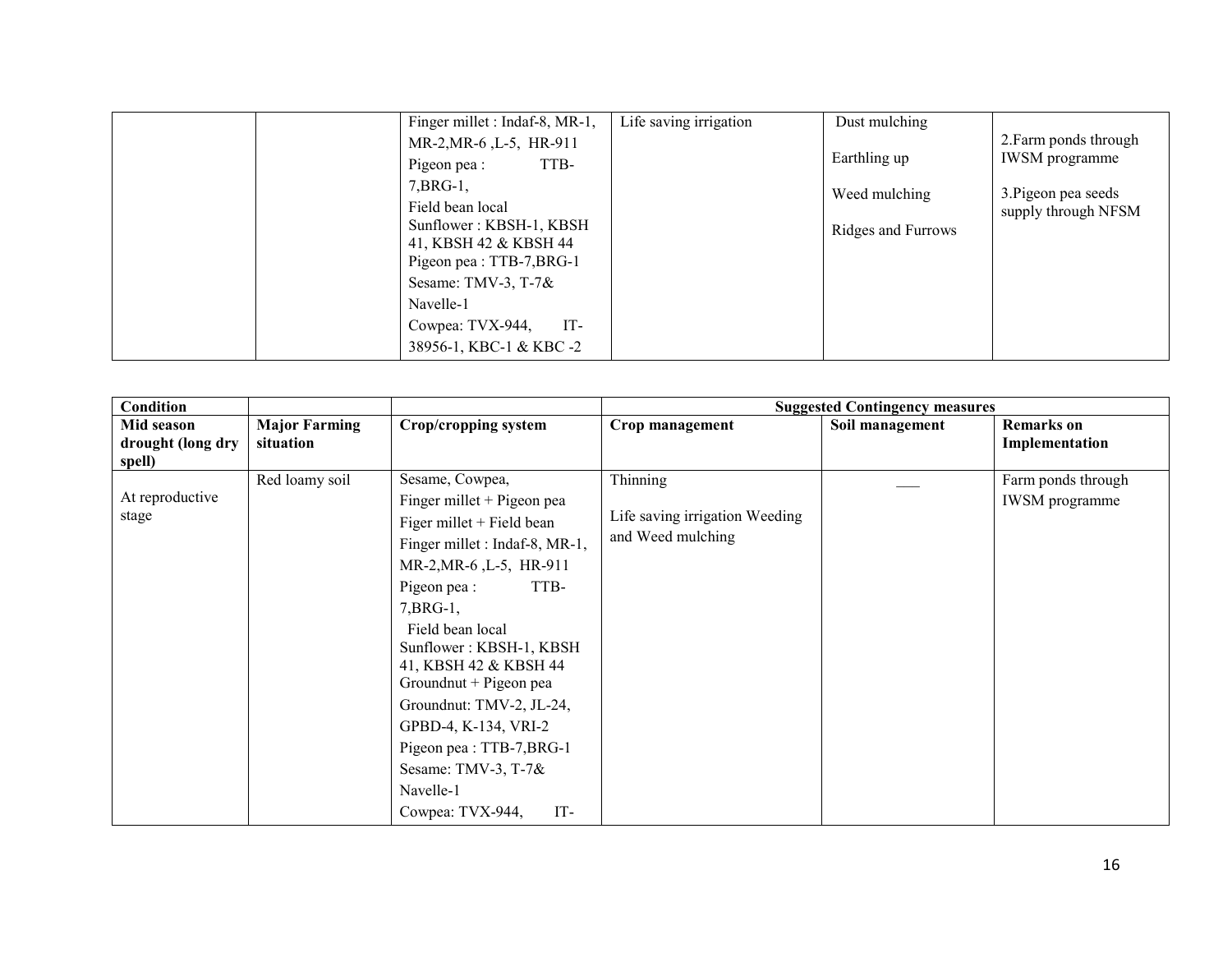| Condition                                 |                                   |                                                                                                                          | <b>Suggested Contingency measures</b>                                                           |                 |                                             |  |
|-------------------------------------------|-----------------------------------|--------------------------------------------------------------------------------------------------------------------------|-------------------------------------------------------------------------------------------------|-----------------|---------------------------------------------|--|
| Mid season<br>drought (long dry<br>spell) | <b>Major Farming</b><br>situation | Crop/cropping system                                                                                                     | Crop management                                                                                 | Soil management | <b>Remarks</b> on<br>Implementation         |  |
|                                           |                                   | 38956-1, KBC-1 & KBC-2                                                                                                   |                                                                                                 |                 |                                             |  |
|                                           | Red sandy loam<br>soil            | Ground nut $+$ Pigeon pea<br>Groundnut: TMV-2, JL-24,<br>GPBD-4, K-134, VRI-2<br>Pigeon pea : TTB-7, BRG-1<br>Horse gram | Life saving irrigation Weeding<br>and Weed mulching<br>Could be harvested for fodder<br>purpose |                 | Farm ponds through<br><b>IWSM</b> programme |  |

| Condition               |                      |                                |                                            | <b>Suggested Contingency measures</b> |                                              |
|-------------------------|----------------------|--------------------------------|--------------------------------------------|---------------------------------------|----------------------------------------------|
| <b>Terminal drought</b> | <b>Major Farming</b> | Crop/cropping system           | Crop management                            | Rabi Crop planning                    | <b>Remarks</b> on                            |
|                         | situation            |                                |                                            |                                       | Implementation                               |
|                         | Red loamy soil       | Sesame, Cowpea,                | Life saving irrigation                     | Cowpea, Sunflower,                    | 1. Farm ponds through                        |
|                         |                      | Finger millet + Pigeon pea     | Pigeon pea harvested for                   | Field bean, Horse gram                | <b>IWSM</b> programme                        |
|                         |                      | Figer millet + Field bean      | vegetable purpose                          | (October month)                       | 2. Threshing implements                      |
|                         |                      | Finger millet : Indaf-8, MR-1, | Harvest at physiological<br>maturity stage |                                       | through RKVY                                 |
|                         |                      | MR-2, MR-6, L-5, HR-911        |                                            |                                       | 3. Groundnut digger and                      |
|                         |                      | Pigeon pea : TTB-7, BRG-1,     |                                            |                                       | plucker through RKVY<br>seed 4supply through |
|                         |                      | Field bean local               |                                            |                                       | <b>KSSC</b>                                  |
|                         |                      | Sunflower: KBSH-1, KBSH        |                                            |                                       |                                              |
|                         |                      | 41, KBSH 42 & KBSH 44          |                                            |                                       |                                              |
|                         |                      | Groundnut + Pigeon pea         |                                            |                                       |                                              |
|                         |                      | Groundnut: TMV-2, JL-24,       |                                            |                                       |                                              |
|                         |                      | GPBD-4, K-134, VRI-2 Pigeon    |                                            |                                       |                                              |
|                         |                      | pea : TTB-7, BRG-1 Sesame:     |                                            |                                       |                                              |
|                         |                      | TMV-3, T-7& Navelle-1          |                                            |                                       |                                              |
|                         |                      | Cowpea: TVX-944,<br>$IT-$      | Harvest for fodder                         |                                       |                                              |
|                         |                      | 38956-1, KBC-1 &KBC-2          |                                            |                                       |                                              |
|                         |                      | Horse gram                     |                                            |                                       |                                              |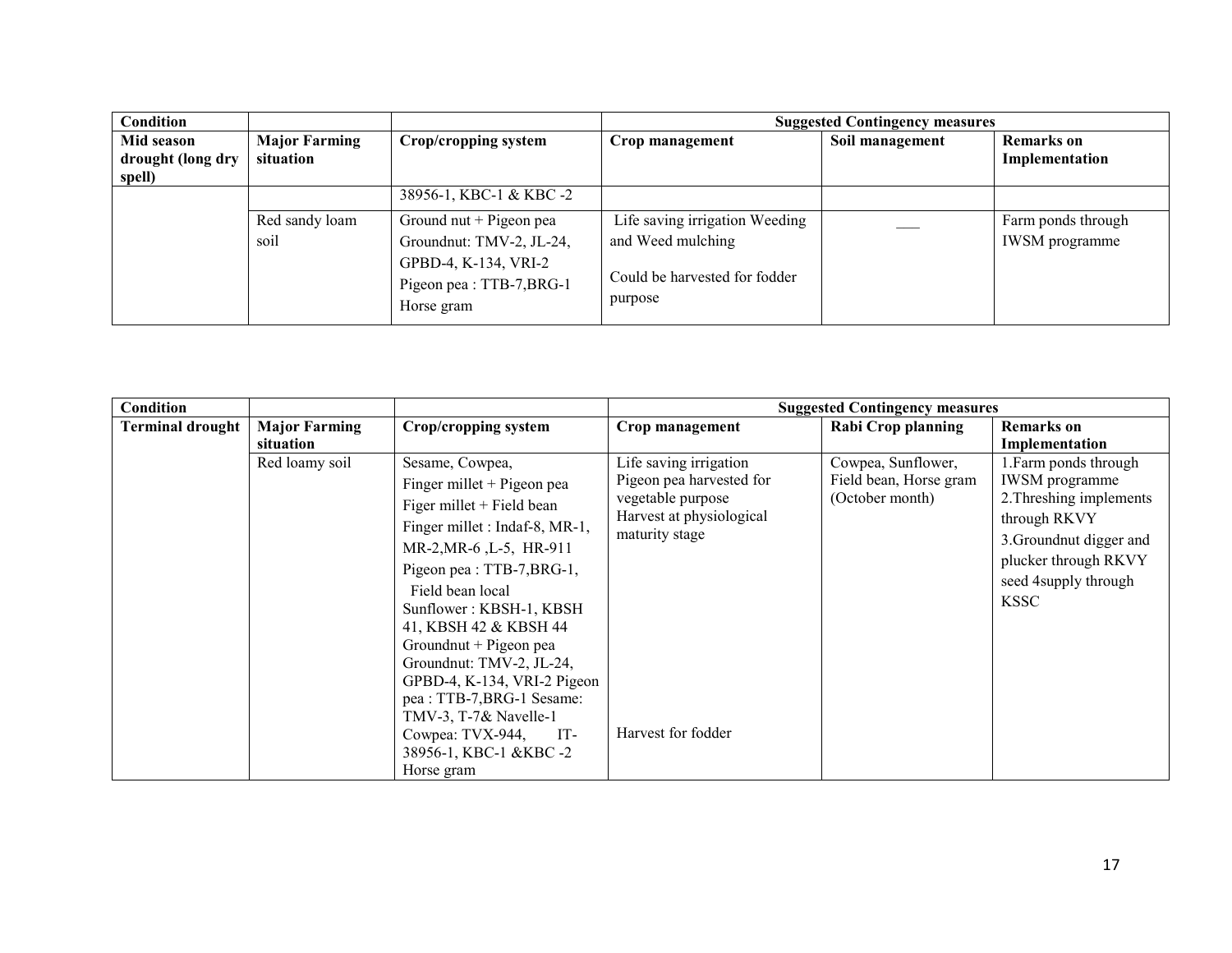#### 2.1.2 Irrigated situation

| Condition                                                    |                                      |                                        | <b>Suggested Contingency measures</b>                                                             |                                                                                                                                   |                                       |
|--------------------------------------------------------------|--------------------------------------|----------------------------------------|---------------------------------------------------------------------------------------------------|-----------------------------------------------------------------------------------------------------------------------------------|---------------------------------------|
|                                                              | <b>Major Farming</b>                 | <b>Normal Crop/cropping</b>            | Change in crop/cropping                                                                           | <b>Agronomic measures</b>                                                                                                         | <b>Remarks</b> on                     |
|                                                              | situation                            | system                                 | system                                                                                            |                                                                                                                                   | Implementation                        |
| Limited release of<br>water in canals<br>due to low rainfall | Medium black soil                    | Green gram-Paddy<br>Daincha-Paddy      | Aerobic Rice<br>MAS-964-1                                                                         | Limited<br>irrigation<br>Drum seeder                                                                                              | Seeds through KSSC and<br><b>NFSM</b> |
| Delayed release of<br>water in canals<br>due to low rainfall | Canal irrigated<br>Medium black soil | Paddy-Pulses<br>(Blackgram/Bengalgram) | Prefer Paddy short duration<br>varieties<br>Rasi, IR-64,<br>Blackgram LBG-625<br>Bengalgram JG-11 | Drum seeder<br>Increase in seed rate<br>Increase in number of<br>hills/sqmt<br>Closer spacing<br>Increase in fertilizer<br>dosage |                                       |

| <b>Condition</b> |                      |                             | <b>Suggested Contingency measures</b> |                           |                        |  |
|------------------|----------------------|-----------------------------|---------------------------------------|---------------------------|------------------------|--|
|                  | <b>Major Farming</b> | <b>Normal Crop/cropping</b> | Change in crop/cropping               | <b>Agronomic measures</b> | <b>Remarks</b> on      |  |
|                  | situation            | system                      | svstem                                |                           | Implementation         |  |
| Non release of   | Medium Black Soil    | Paddy-Pulse                 | Sunflower(KBSH-44) Maize(             | Harrowing                 | Seeds through KSSC and |  |
| water in canals  |                      |                             | NAH-2049, NAH-1137 and                | Mulching                  | <b>NFSM</b>            |  |
| under delayed    |                      |                             | NAC-6004)                             | Opening of Dead           |                        |  |
| onset of monsoon |                      |                             |                                       | furrows                   |                        |  |
| in catchment     |                      |                             | Ragi+Redgram/Horsegram                | Spraying of               |                        |  |
|                  |                      |                             |                                       | antitranspirants $(0.2\%$ |                        |  |
|                  |                      |                             | Sunflower + Redgram                   | conc.)                    |                        |  |
|                  |                      |                             |                                       |                           |                        |  |

| Condition         |                      |                      | <b>Suggested Contingency measures</b> |                           |                   |
|-------------------|----------------------|----------------------|---------------------------------------|---------------------------|-------------------|
|                   | <b>Major Farming</b> | Crop/cropping system | Change in crop/cropping               | <b>Agronomic measures</b> | <b>Remarks</b> on |
|                   | situation            |                      | svstem                                |                           | Implementation    |
| Lack of inflows   | Red loamy soil       | Jowar- Groundnut     | Cowpea-Maize                          | Short duration varieties  |                   |
| into tanks due to |                      | Finger millet -Maize | Horse gram-Finger millet              | and harrowing and seed    |                   |
| insufficient      |                      | Jowar-Finger millet  | Sunflower-Green gram                  | hardening, application    |                   |
| /delayed onset of |                      |                      |                                       | of gypsum                 |                   |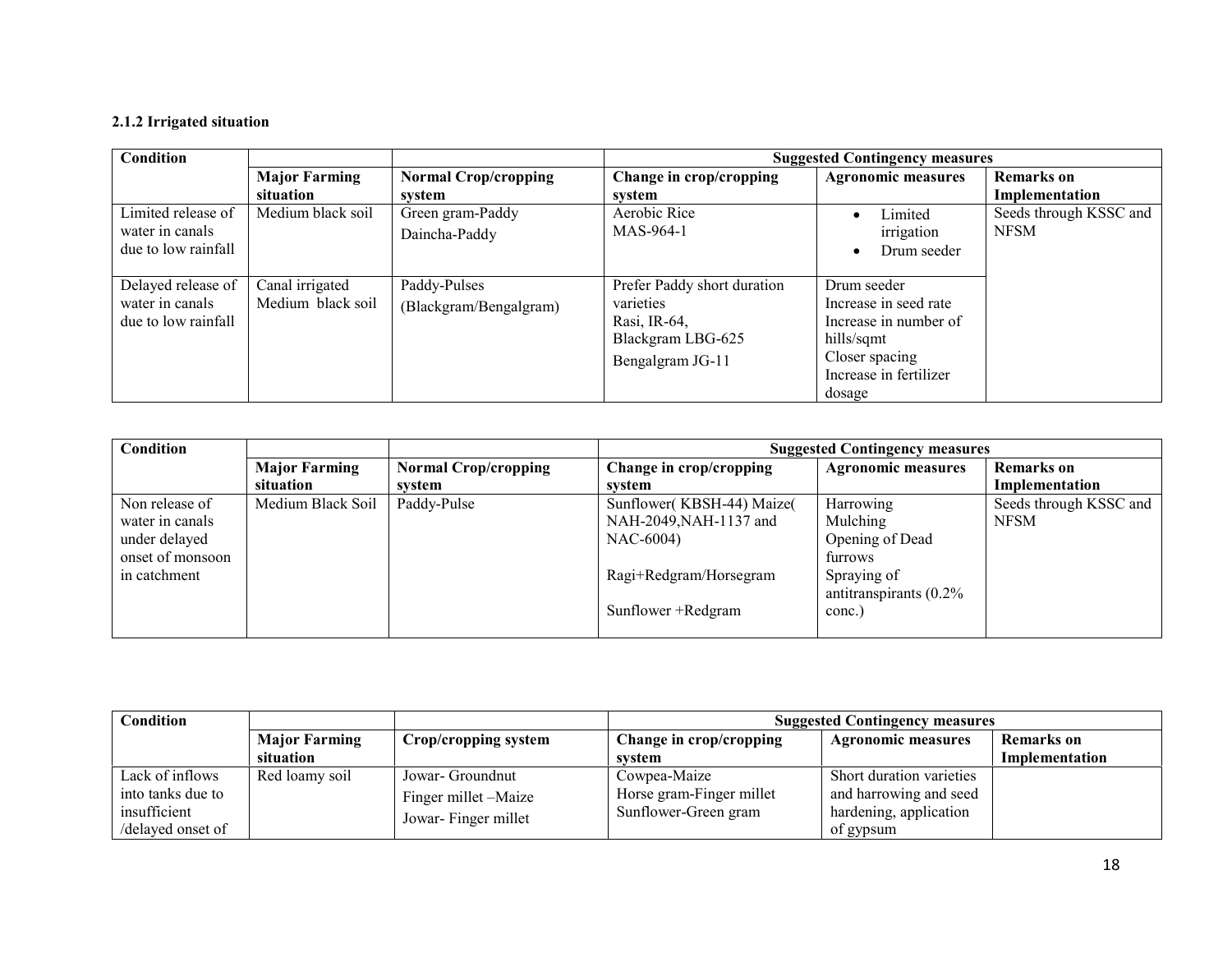| <b>Condition</b>                                                    |                                   |                                     |                                                | <b>Suggested Contingency measures</b>                                                        |                                     |
|---------------------------------------------------------------------|-----------------------------------|-------------------------------------|------------------------------------------------|----------------------------------------------------------------------------------------------|-------------------------------------|
|                                                                     | <b>Major Farming</b><br>situation | Crop/cropping system                | Change in crop/cropping<br>system              | <b>Agronomic measures</b>                                                                    | <b>Remarks</b> on<br>Implementation |
| monsoon (There is<br>considerable area<br>under tanks pls<br>check) |                                   | Sunflower sole crop                 | Horse gram+ Finger millet                      | Short duration varieties<br>and harrowing and seed<br>hardening and<br>application of gypsum |                                     |
|                                                                     | Red sandy loam                    | Sunflower-Maize                     | Black gram(reshmi)-Maize                       | Short duration varieties<br>and harrowing and seed<br>hardening and<br>application of gypsum |                                     |
|                                                                     |                                   | Red gram+ Jowar                     | $Cowpea(TVX-944)$ + Finger<br>millet(Indaf-9)  | Short duration varieties<br>and harrowing and seed<br>hardening and<br>application of gypsum |                                     |
|                                                                     | Medium black soil                 | Daincha-Paddy, Green gram-<br>Maize | $Cowpea(TVX-944)$ + Finger<br>$millet(GPU-28)$ | Short duration varieties<br>and application of<br>gypsum harrowing and<br>seed hardening     |                                     |

| Condition           |                      |                      | <b>Suggested Contingency measures</b> |                           |                     |  |
|---------------------|----------------------|----------------------|---------------------------------------|---------------------------|---------------------|--|
|                     | <b>Major Farming</b> | Crop/cropping system | Change in crop/cropping               | <b>Agronomic measures</b> | <b>Remarks</b> on   |  |
|                     | situation            |                      | svstem                                |                           | Implementation      |  |
| Insufficient        | Tube well irrigated  | Paddy/               | Sugarcane cane(CO-86032)              | Limited<br>$\bullet$      | Seeds through KSSC, |  |
| groundwater         | red soil             | Sugarcane            | Short duration Maize (NAC-            | irrigation                | NFSM, NHM, &        |  |
| recharge due to     |                      |                      | 6002 and NAC-6004)                    | Alternate                 | <b>NAREGA</b>       |  |
| low rainfall        |                      |                      | and vegetables                        | Furrow                    |                     |  |
|                     |                      |                      | Ragi, Beans (Arka                     | irrigation                |                     |  |
|                     |                      |                      | Komal) onion Cowpea (TVX-             | Drip irrigation           |                     |  |
|                     |                      |                      | 944)Maize and                         | Sugarcane                 |                     |  |
|                     |                      |                      |                                       | trash mulching            |                     |  |
| Any other           |                      |                      |                                       |                           |                     |  |
| condition (specify) |                      |                      |                                       |                           |                     |  |
|                     |                      |                      |                                       |                           |                     |  |
|                     |                      |                      |                                       |                           |                     |  |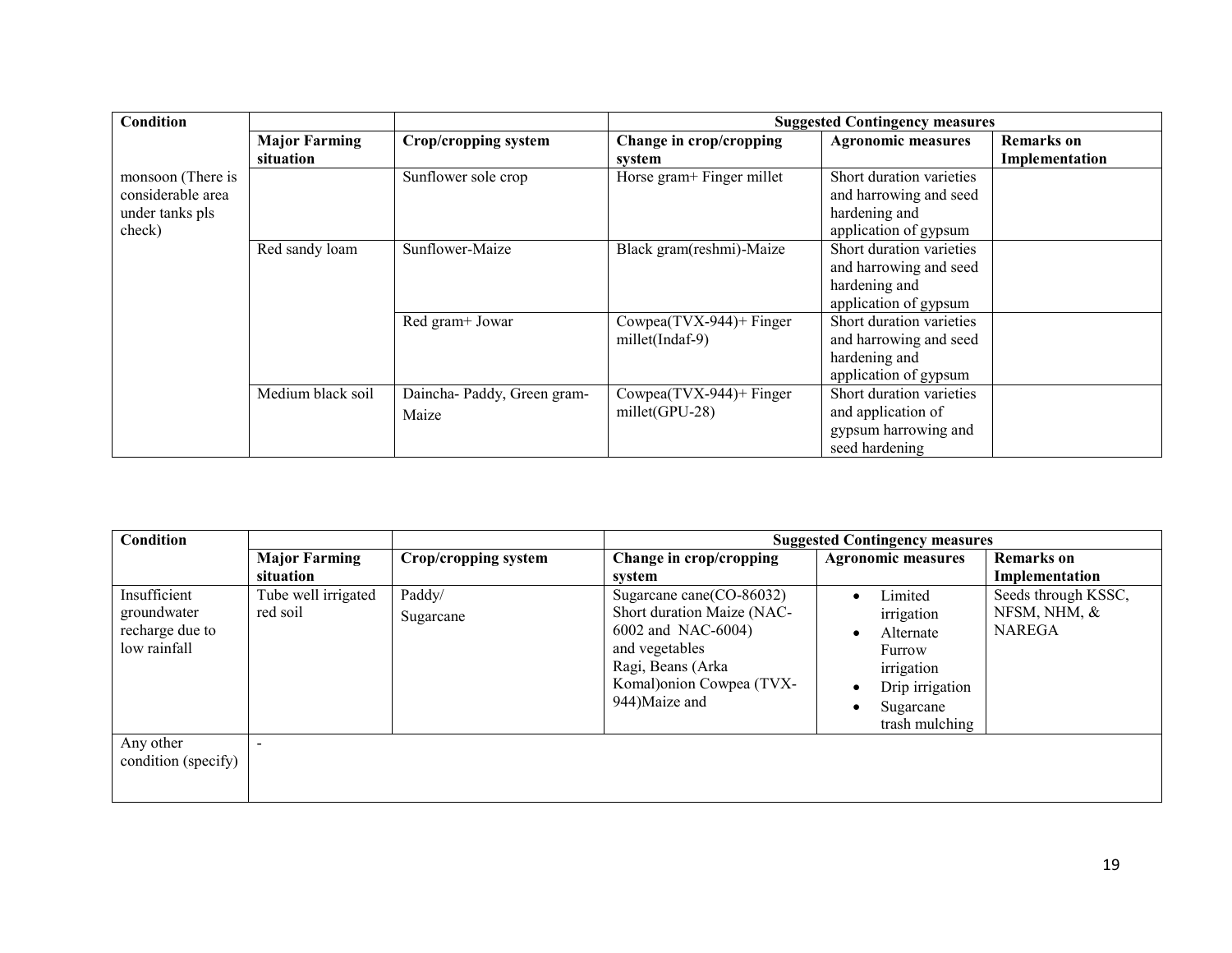2.2 Unusual rains (untimely, unseasonal etc) (for both rain fed and irrigated situations)

| <b>Condition</b>                                                        |                                                                                                     |                                                          | <b>Suggested contingency measure</b>                                                                                          |                                                          |
|-------------------------------------------------------------------------|-----------------------------------------------------------------------------------------------------|----------------------------------------------------------|-------------------------------------------------------------------------------------------------------------------------------|----------------------------------------------------------|
| Continuous high rainfall in a<br>short span leading to water<br>logging | <b>Vegetative stage</b>                                                                             | <b>Flowering stage</b>                                   | Crop maturity stage                                                                                                           | Post harvest                                             |
| Finger millet                                                           | Provide drainage &<br>Additional nutrient given                                                     | Provide drainage                                         | Drain out excess water<br>Harvesting at physiological<br>Value addition<br>maturity stage                                     | Shift to safer place                                     |
| pigeon pea                                                              | Provide drainage                                                                                    | Provide drainage                                         | Drain out excess water<br>Harvesting at physiological<br>maturity stage and Harvest<br>of pigeon pea for vegetable<br>purpose | Shift to safe place, dry in shade<br>and turn frequently |
| Field bean                                                              | $-do-$                                                                                              | $-do-$                                                   | Drain out excess water<br>Harvest for vegetable<br>purpose                                                                    | Safe storage against storage pest<br>and disease         |
| Horse gram                                                              | $-do-$                                                                                              | $-do-$                                                   | Drain out excess water                                                                                                        | Safe storage against storage pest<br>and disease         |
| Paddy                                                                   | Drainage &<br>N-Top dressing Split<br>application of fertilizers<br>LC based fertilizer application | Provide drainage                                         |                                                                                                                               |                                                          |
| Horticulture                                                            |                                                                                                     |                                                          |                                                                                                                               |                                                          |
| Banana                                                                  | Provide proper drainage                                                                             | Provide proper drainage<br>and strengthening of<br>bunds | Provide proper drainage and<br>strengthening of bunds<br>Flower & Fruit drop will be                                          | Drying of produce                                        |
| Mango                                                                   |                                                                                                     | Flower & Fruit drop will                                 | controlled by spraying of                                                                                                     |                                                          |
| Papaya                                                                  |                                                                                                     | be controlled by<br>spraying of NAA                      | <b>NAA</b>                                                                                                                    |                                                          |
| Coconut                                                                 |                                                                                                     |                                                          |                                                                                                                               |                                                          |
| Heavy rainfall with high                                                | (Earthing up with soil and planting of wind breaks across wind direction)                           |                                                          |                                                                                                                               |                                                          |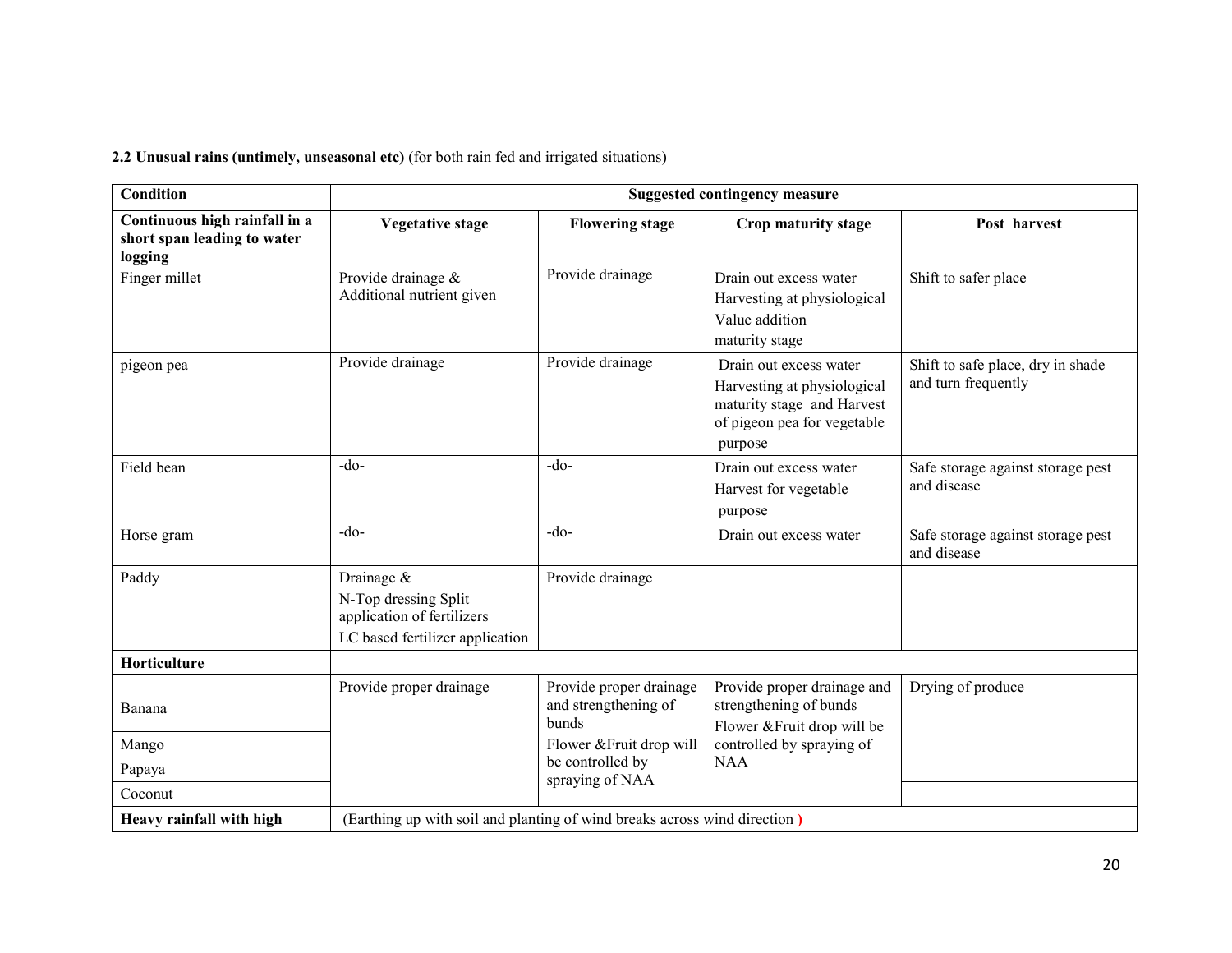| speed winds in a short span                                  |                                                        |                                                                                                                               |                                                                                   |                                                                                                                                |  |
|--------------------------------------------------------------|--------------------------------------------------------|-------------------------------------------------------------------------------------------------------------------------------|-----------------------------------------------------------------------------------|--------------------------------------------------------------------------------------------------------------------------------|--|
| Finger millet                                                | to avoid loding and Earthing up                        | Bund planting of Casuarina tree species, Leucaena, silver oak and Glyricidia etc. and tieing of neighbouring plants in groups |                                                                                   |                                                                                                                                |  |
| pigeon pea                                                   | to avoid lodging and Earthing-up                       |                                                                                                                               |                                                                                   | Bund planting of Casuarina tree species, Leucaena, silver oak and Glyricidia etc. and tieing of neighbouring plants in groups  |  |
| Field bean                                                   | to avoid loding and Earthing-up                        |                                                                                                                               |                                                                                   | Bund planting of Casuarina tree species, Leucaena, silver oak and Glyricidia etc. and tieing of neighbouring plants in groups  |  |
| Horse gram                                                   | avoid loding and Earthing-up                           |                                                                                                                               |                                                                                   | Bund planting of Casuarina tree species, Leucaena, silver oak and Glyricidia etc. and tying of neighboring plants in groups to |  |
| Paddy                                                        | Provide proper drainage and                            | Planting of wind breaks                                                                                                       | Planting of wind breaks                                                           | Drying of produce                                                                                                              |  |
| Mango                                                        | reduce the plant height by<br>spraying Ethrel, CCC     |                                                                                                                               | Provide proper drainage and<br>reduce the plant height by<br>spraying Ethrel, CCC |                                                                                                                                |  |
| Papaya                                                       |                                                        |                                                                                                                               |                                                                                   |                                                                                                                                |  |
| Coconut                                                      |                                                        |                                                                                                                               |                                                                                   |                                                                                                                                |  |
| Outbreak of pests and<br>diseases due to unseasonal<br>rains |                                                        |                                                                                                                               |                                                                                   |                                                                                                                                |  |
| Banana                                                       | Provide proper drainage and<br>intercropping and mixed | Proper drainage to<br>control pest like                                                                                       | Proper drainage to control<br>pest and Diseases<br>By cultural and biological     | Grading and discarding damaged                                                                                                 |  |
| Mango                                                        | cropping with legumes                                  | banana stem borer and                                                                                                         |                                                                                   | Protect from Pest and diseases                                                                                                 |  |
| Papaya                                                       | Support Or staking to plant                            | <b>Diseases</b>                                                                                                               | methods                                                                           |                                                                                                                                |  |
| Coconut                                                      |                                                        | By cultural and<br>biological methods                                                                                         |                                                                                   |                                                                                                                                |  |
| Turmeric                                                     |                                                        |                                                                                                                               |                                                                                   |                                                                                                                                |  |
| Finger millet                                                | Need based plant protection                            | Need based plant                                                                                                              |                                                                                   | Safe storage against storage pest                                                                                              |  |
| Pigeonpea                                                    | IPDM for pulses<br>Tying of plants                     | protection IPDM for<br>pulses                                                                                                 |                                                                                   | and diseases                                                                                                                   |  |
| Groundnut                                                    |                                                        |                                                                                                                               |                                                                                   |                                                                                                                                |  |
| Field bean                                                   |                                                        |                                                                                                                               |                                                                                   |                                                                                                                                |  |
| Horsegram                                                    |                                                        |                                                                                                                               |                                                                                   |                                                                                                                                |  |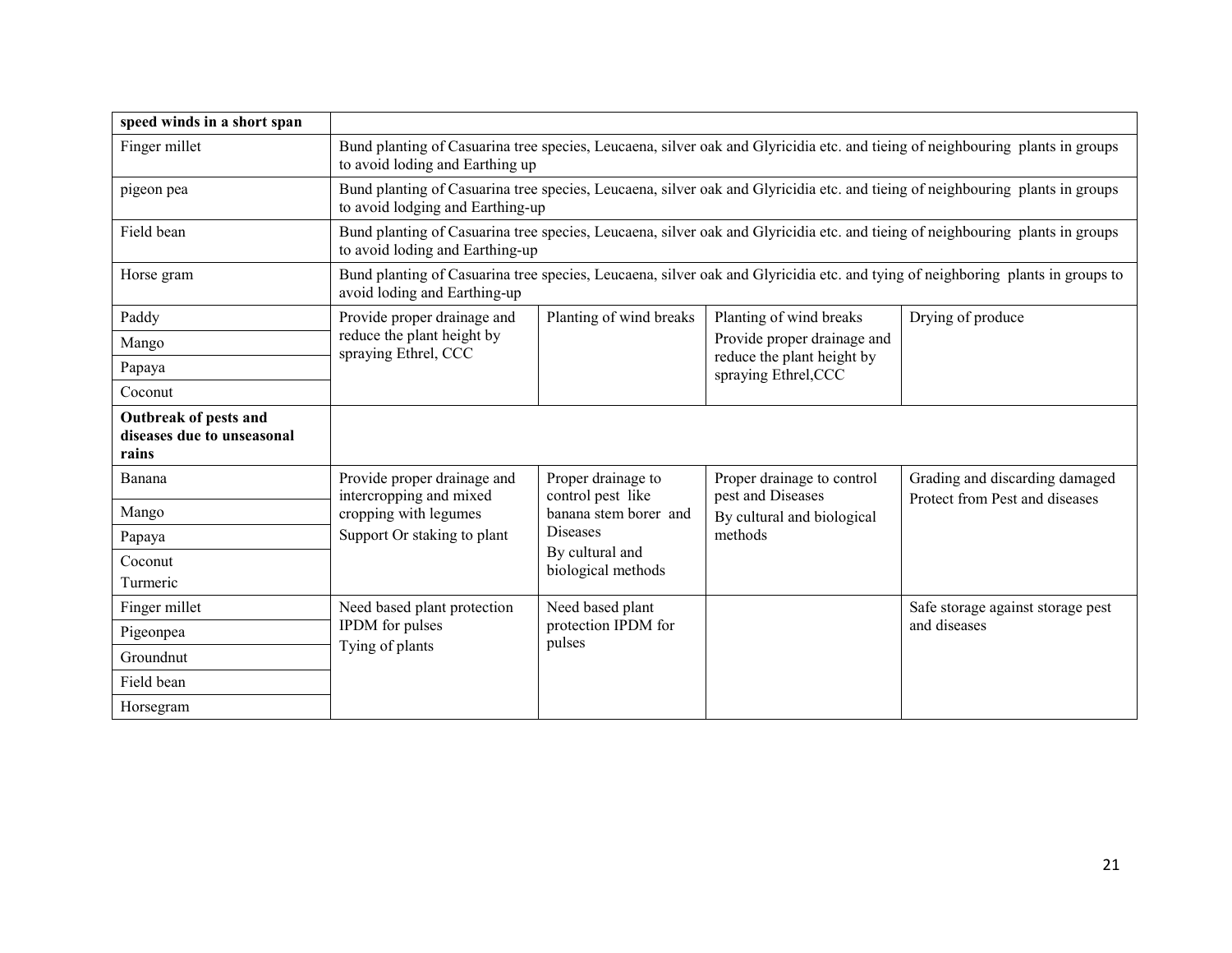#### 2.3 Floods

| <b>Condition</b>                               |                                                          |                                                                         | <b>Suggested contingency measure</b>                   |                                                  |
|------------------------------------------------|----------------------------------------------------------|-------------------------------------------------------------------------|--------------------------------------------------------|--------------------------------------------------|
| Transient water logging/ partial<br>inundation | Seedling / nursery stage                                 | Vegetative stage                                                        | Reproductive stage                                     | At harvest                                       |
| Ragi                                           | Drainage and Resowing                                    | Drainage and foliar<br>nutrition<br>Earthling up                        | Drainage and additional<br>foliar nutrition            | Drainage , harvest, drying and<br>value addition |
| Paddy                                          | Drainage and foliar nutrition                            | Drainage and foliar<br>nutrition<br>Split application of<br>fertilizers | Drainage and additional<br>foliar nutrition            | Drainage , harvest, drying and<br>value addition |
| Groundnut                                      | Drainage and re sowing                                   | Split application of<br>fertilizers<br>Earthling up                     | Drainage and additional<br>foliar nutrition            |                                                  |
| Maize                                          | Drainage and re sowing                                   | Split application of<br>fertilizers<br>Earthling up                     | Drainage, Harvest cobs De<br>husk and use as Baby corn | Drainage , harvest, drying and<br>value addition |
| Horticulture                                   |                                                          |                                                                         |                                                        |                                                  |
| Banana                                         | Provide proper drainage and                              | Provide proper drainage<br>and strengthening of<br>bunds                | Provide proper drainage and                            | Reduce harvest period by                         |
| Mango                                          | protect seedlings by using<br>greenhouse/polyhouse/shade |                                                                         | strengthening of bunds                                 | spraying CCC                                     |
| Papaya                                         | nets                                                     |                                                                         |                                                        |                                                  |
| Coconut                                        |                                                          |                                                                         |                                                        |                                                  |
| Turmeric                                       |                                                          |                                                                         |                                                        |                                                  |
| Continuous submergence<br>for more than 2 days |                                                          |                                                                         |                                                        |                                                  |
| Banana                                         | Provide proper drainage and                              | Provide proper drainage and                                             | Provide proper drainage                                | Reduce harvest period by                         |
| Mango                                          | protect seedlings by using<br>greenhouse/polyhouse/shade | strengthening of bunds                                                  | and strengthening of<br>bunds                          | spraying CCC                                     |
| Papaya                                         | nets                                                     |                                                                         |                                                        |                                                  |
| Coconut                                        |                                                          |                                                                         |                                                        |                                                  |
| Turmeric                                       |                                                          |                                                                         |                                                        |                                                  |
| Sea water inundation                           | <b>NA</b>                                                |                                                                         |                                                        |                                                  |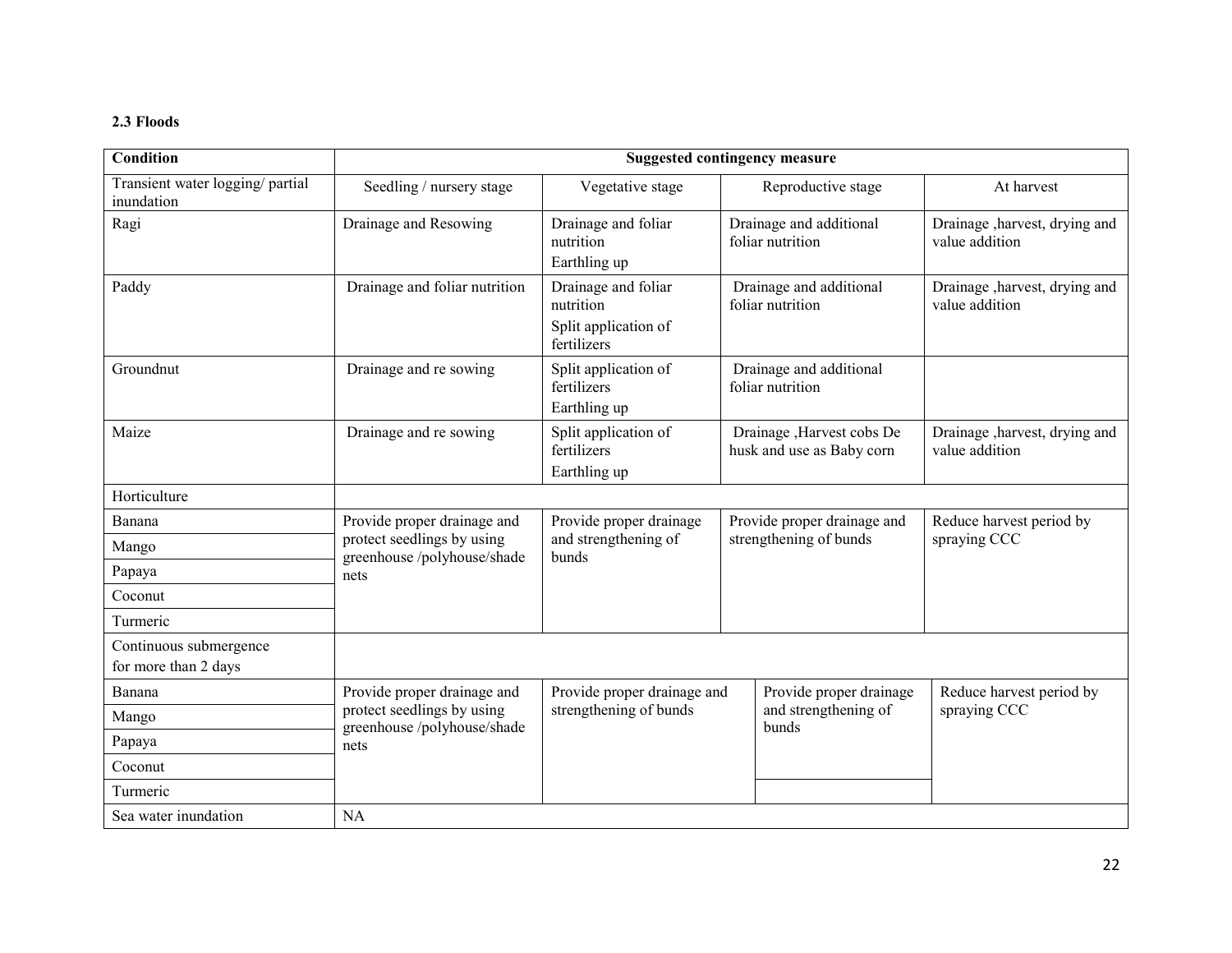| <b>Extreme event type</b> | <b>Suggested contingency measure</b> |                         |                           |            |  |
|---------------------------|--------------------------------------|-------------------------|---------------------------|------------|--|
|                           | Seedling / nursery stage             | <b>Vegetative stage</b> | <b>Reproductive stage</b> | At harvest |  |
| <b>Heat Wave</b>          | NA                                   |                         |                           |            |  |
| Cold wave                 | NA                                   |                         |                           |            |  |
| Frost                     | NA                                   |                         |                           |            |  |
| Hailstorm                 |                                      | NA                      |                           |            |  |
| Cyclone                   | NA                                   |                         |                           |            |  |

#### 2.4 Extreme events: Heat wave / Cold wave/Frost/ Hailstorm /Cyclone

#### 2.5Contingent strategies for Livestock, Poultry & Fisheries

#### 2.5.1Livestock

|                | <b>Suggested contingency measures</b>                                                                                                                                                                                                                                                                                                                                                                                                     |                                                                                                                                                                                                                                                                                                                                                                                                                                                                                                                                                                                                                                  |                                                                                                                                                                                                                                                                                                                                                                                                                                                                                                     |  |
|----------------|-------------------------------------------------------------------------------------------------------------------------------------------------------------------------------------------------------------------------------------------------------------------------------------------------------------------------------------------------------------------------------------------------------------------------------------------|----------------------------------------------------------------------------------------------------------------------------------------------------------------------------------------------------------------------------------------------------------------------------------------------------------------------------------------------------------------------------------------------------------------------------------------------------------------------------------------------------------------------------------------------------------------------------------------------------------------------------------|-----------------------------------------------------------------------------------------------------------------------------------------------------------------------------------------------------------------------------------------------------------------------------------------------------------------------------------------------------------------------------------------------------------------------------------------------------------------------------------------------------|--|
|                | <b>Before the event</b>                                                                                                                                                                                                                                                                                                                                                                                                                   | During the event                                                                                                                                                                                                                                                                                                                                                                                                                                                                                                                                                                                                                 | After the event                                                                                                                                                                                                                                                                                                                                                                                                                                                                                     |  |
| <b>Drought</b> | As the district is occasionally prone to<br>drought the following measures to be<br>taken to ameliorate the fodder<br>deficiency<br>Sowing of cereals (Sorghum/Bajra)<br>and leguminous crops (Lucerne,<br>Berseem, Horse gram, Cowpea)<br>during early monsoon under dry land<br>system for fodder production.<br>Available sorghum/Bajra stover,<br>sugarcane tops and groundnut haulms<br>should be properly stored for future<br>use. | Harvest and use biomass of dried up crops (Maize,<br>Sorghum, Bajra, Groundnut, etc.,)<br>, Paddy,<br>material as fodder.<br>Use of unconventional and locally available cheap<br>feed ingredients especially groundnut cake and<br>haulms as protein supplement for livestock during<br>drought<br>Concentrate ingredients such as Grains, brans,<br>chunnies & oilseed cakes, low grade grains etc.<br>unfit for human consumption should be procured<br>from Govt. Godowns for feeding as supplement for<br>high productive animals during drought<br>Continuous supplementation of mineral mixture to<br>prevent infertility | Training/educating farmers for feed $&$ fodder<br>storage.<br>Maintenance / repair of silo pits and<br>feed/fodder stores.<br>Encourage progressive farmers to grow<br>fodder crops of sorghum/bajra/maize(UP<br>chari, MP chari, HC-136, HD-2, GAINT<br>BAJRA, L-74, K-677, Ananad/African Tall<br>etc., on their own lands $\&$ supporting them<br>with assisting infrastructures like seeds,<br>manure.<br>Supply of quality fodder seed (multi cut<br>sorghum/bajra/maize varieties) and fodder |  |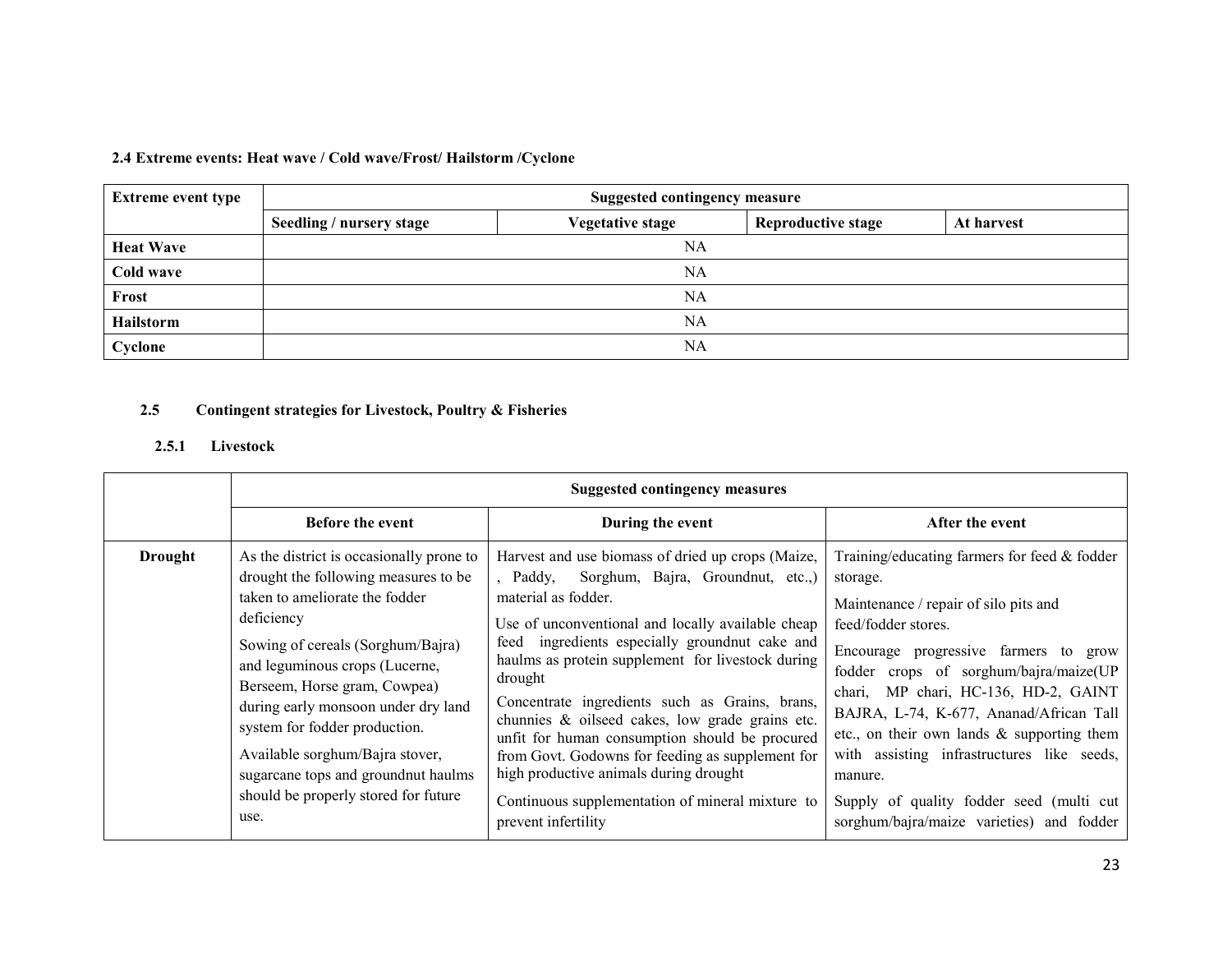|                                                   | Encourage silage making with<br>available maize fodder and sugar cane<br>tops in the villages<br>Collection of groundnut haulms and<br>groundnut cake for use as feed<br>supplement during drought<br>Chopping of fodder should be made<br>as mandatory in every village through<br>supply and establishment of good<br>quality chaff cutters.<br>Harvesting and collection of perennial | Harvest the tree fodder (Neem, Subabul, Acasia,<br>Pipal etc) and unconventional feeds resources<br>available and use as fodder for livestock (LS).<br>Available feed and fodder should be cut from<br>CPRs and stall fed in order to reduce the energy<br>requirements of the animals<br>Advise the farmers about the practice of mixing<br>available kitchen waste with dry fodder while<br>feeding | slips of Napier, guinea grass well before<br>monsoon<br>Replenish the feed and<br>fodder banks |
|---------------------------------------------------|------------------------------------------------------------------------------------------------------------------------------------------------------------------------------------------------------------------------------------------------------------------------------------------------------------------------------------------------------------------------------------------|-------------------------------------------------------------------------------------------------------------------------------------------------------------------------------------------------------------------------------------------------------------------------------------------------------------------------------------------------------------------------------------------------------|------------------------------------------------------------------------------------------------|
| <b>Floods</b>                                     | vegetation particularly grasses which<br>grow during monsoon<br>Proper drying, bailing and<br>densification of harvested grass from<br>previous season<br>Creation of permanent fodder, feed<br>and fodder seed banks in all drought<br>prone villages<br>NA                                                                                                                             |                                                                                                                                                                                                                                                                                                                                                                                                       |                                                                                                |
| Cyclone                                           | NA                                                                                                                                                                                                                                                                                                                                                                                       |                                                                                                                                                                                                                                                                                                                                                                                                       |                                                                                                |
| Heat & Cold<br>waves                              | NA                                                                                                                                                                                                                                                                                                                                                                                       |                                                                                                                                                                                                                                                                                                                                                                                                       |                                                                                                |
| <b>Health</b> and<br><b>Disease</b><br>management | List out the endemic diseases (species<br>wise) in that district<br>Procure and stock emergency<br>medicines and vaccines for<br>important endemic diseases of the<br>area<br>All the stock must be immunized for                                                                                                                                                                        | Constitution of Rapid Action Veterinary Force<br>Performing ring vaccination (8 km radius) in case<br>of any outbreak<br>Restricting movement of livestock in case of any<br>epidemic<br>Rescue of sick and injured animals and their<br>treatment Rescue of sick and injured animals and                                                                                                             | Conducting mass animal health camps<br>Conducting fertility camps<br>Mass deworming camps      |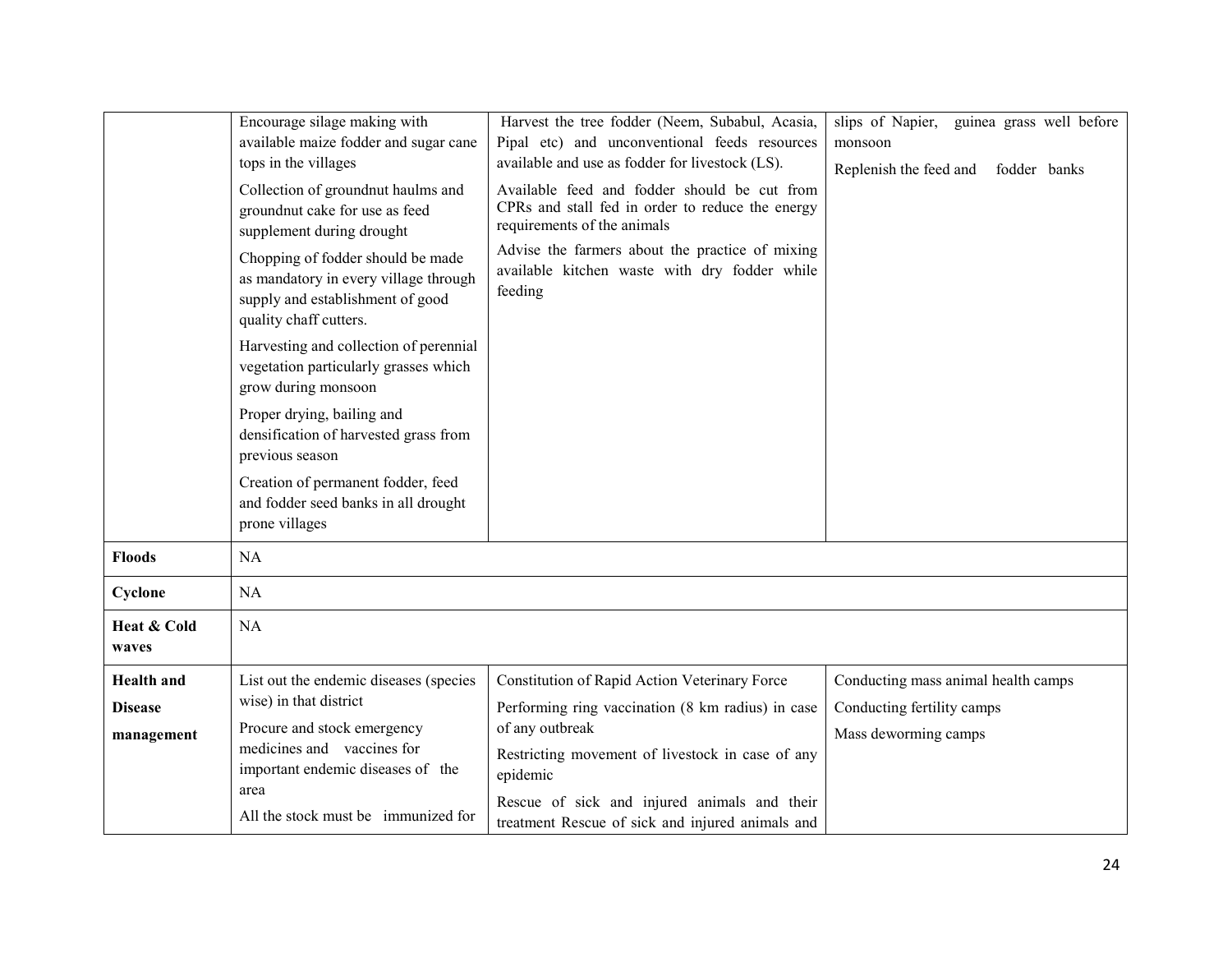|                       | endemic diseases of the area<br>Surveillance and disease monitoring<br>network to be established at Joint<br>Director (Animal Husbandry) office<br>in the district        | their treatment                                                           |                                                                                                        |
|-----------------------|---------------------------------------------------------------------------------------------------------------------------------------------------------------------------|---------------------------------------------------------------------------|--------------------------------------------------------------------------------------------------------|
| <b>Drinking water</b> | Identification of water resources<br>Rain water harvesting and create<br>water bodies/watering points (when<br>water is scarce use only as drinking<br>water for animals) | Restrict<br>wallowing<br>animals<br>of<br>in<br>water<br>bodies/resources | Bleach $(0.1\%)$ drinking water / water sources<br>Provide clean drinking water                        |
| <b>Insurance</b>      | Encouraging insurance of livestock                                                                                                                                        | Listing out the details of the dead animals                               | Submission for insurance claim and availing<br>insurance benefit<br>Purchase of new productive animals |

#### 2.5.2Poultry

|                              | <b>Suggested contingency measures</b>                                                                      |                                                                                                                                                            |                                          |
|------------------------------|------------------------------------------------------------------------------------------------------------|------------------------------------------------------------------------------------------------------------------------------------------------------------|------------------------------------------|
|                              | Before the event <sup>a</sup>                                                                              | During the event                                                                                                                                           | After the event                          |
| <b>Drought</b>               |                                                                                                            |                                                                                                                                                            |                                          |
| Shortage of feed ingredients | Storing of house hold grain like<br>maize, broken rice etc, in to use<br>as feed in case of severe drought | Supplementation only for productive birds<br>with house hold grain<br>Supplementation of shell grit (calcium) for<br>laying birds<br>Culling of weak birds | Supplementation to all survived<br>birds |
| Drinking water               |                                                                                                            | Use water sanitizers or offer cool hygienic                                                                                                                |                                          |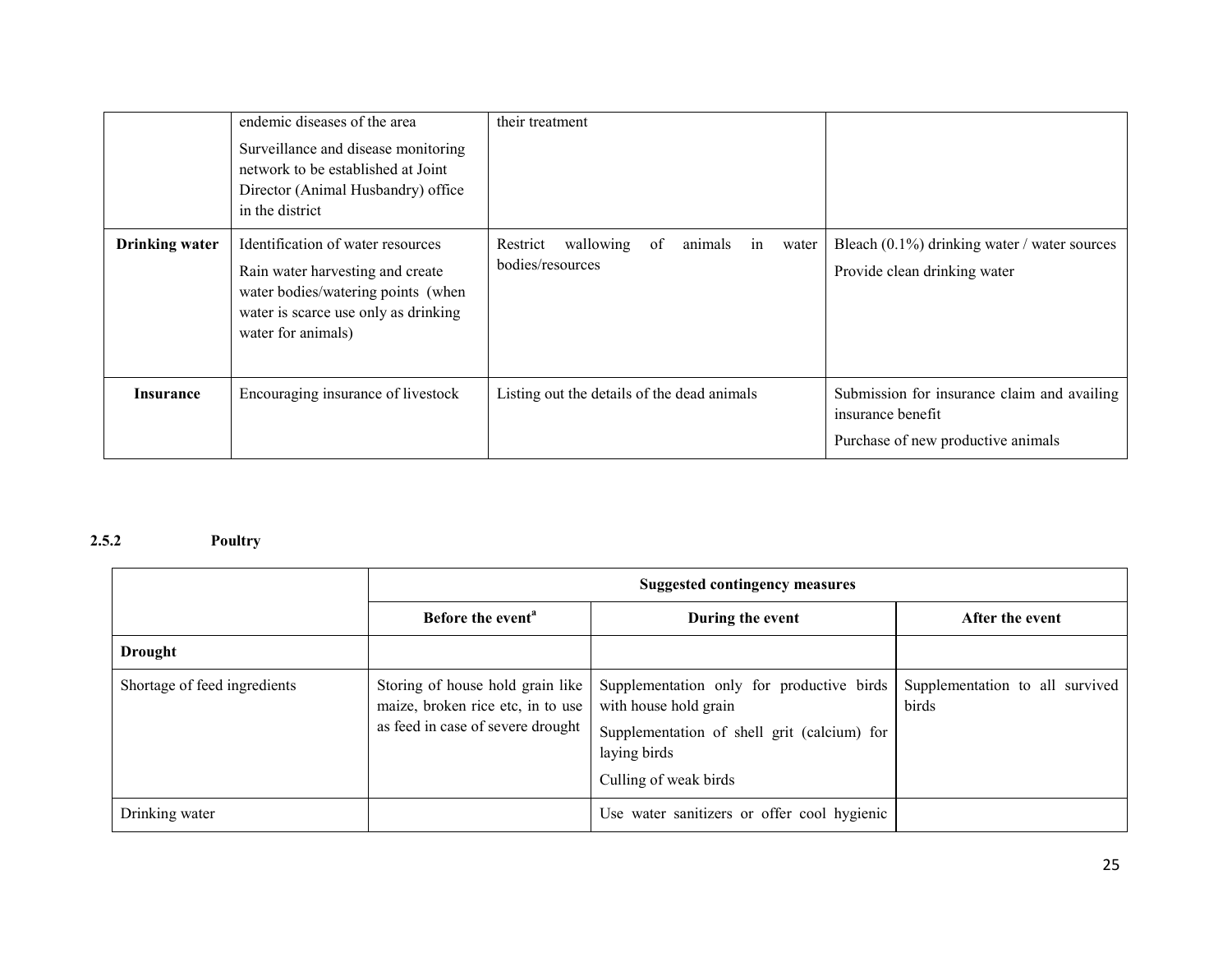|                               |                                                                                   | drinking water                                                                                            |                                                                                                                     |
|-------------------------------|-----------------------------------------------------------------------------------|-----------------------------------------------------------------------------------------------------------|---------------------------------------------------------------------------------------------------------------------|
| Health and disease management | Culling of sick birds.<br>Deworming and<br>vaccination<br>against RD and fowl pox | Mixing of Vit. A, D, E, K and B-complex<br>including vit C in drinking water (5ml in one)<br>litre water) | Hygienic and sanitation of poultry<br>house<br>Disposal of dead birds by burning<br>burying with lime powder in pit |
| <b>Floods</b>                 | <b>NA</b>                                                                         |                                                                                                           |                                                                                                                     |
| Cyclone                       | NA                                                                                |                                                                                                           |                                                                                                                     |
| <b>Heat &amp; Cold waves</b>  | NA                                                                                |                                                                                                           |                                                                                                                     |

#### 2.5.3 Fisheries : NA

|                                                                             | <b>Suggested contingency measures</b> |                  |                 |
|-----------------------------------------------------------------------------|---------------------------------------|------------------|-----------------|
|                                                                             | Before the event                      | During the event | After the event |
| <b>Drought</b>                                                              |                                       |                  |                 |
| Shallow water in ponds due to<br>insufficient rains/inflows                 |                                       |                  |                 |
| Impact of heat and salt load build up in<br>ponds / change in water quality |                                       |                  |                 |
| Any other (specify)                                                         |                                       |                  |                 |
| <b>Floods</b>                                                               | NA                                    |                  |                 |
| Inundation with flood waters                                                |                                       |                  |                 |
| Water contamination and changes in<br><b>BOD</b>                            |                                       |                  |                 |
| Health and disease management                                               |                                       |                  |                 |
| Loss of stock and inputs (feed,<br>chemicals etc.)                          |                                       |                  |                 |
| Infrastructure damage                                                       |                                       |                  |                 |
| Cyclone                                                                     | <b>NA</b>                             |                  |                 |
| Overflow / flooding of ponds                                                |                                       |                  |                 |
| Change in fresh/brackish water ratio                                        |                                       |                  |                 |